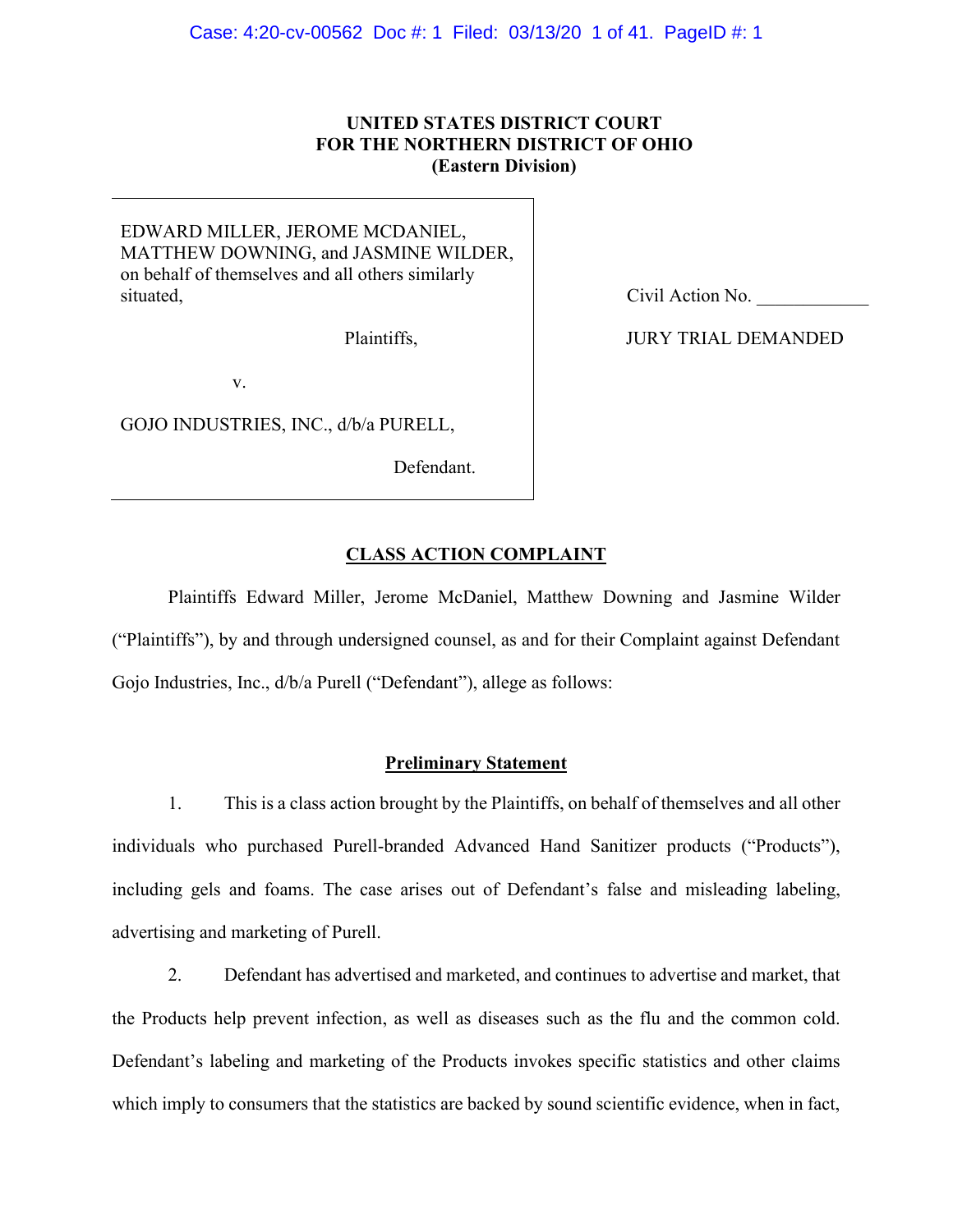#### Case: 4:20-cv-00562 Doc #: 1 Filed: 03/13/20 2 of 41. PageID #: 2

there is no sound scientific evidence to support the statistics or other claims. Therefore, the labeling and marketing of the products is misleading because they imply sound scientific support when none exists.

3. For example, the front label of the Products prominently claims that "Purell Advanced Hand Sanitizer kills 99.99% of illness causing germs." Defendant additionally makes claims, on the labels and elsewhere, regarding the "strength" of the Products relative to other similar products, including that they are "2X" as powerful as the products of competitors, or that one squirt of Purell Advanced Hand Sanitizer gel can do the work of two squirts of other products. These claims, by their specific nature and invocation of particular statistics (i.e., 99.99% and 2X), imply and create the impression that the claims have a reliable scientific basis. To the contrary, these claims lack a scientific basis, rendering the affirmative misrepresentations misleading.

4. Defendant has falsely advertised the qualities and capabilities of the Products and misled consumers into purchasing the Products, which Products were and are available directly from Defendant and from many third party retailers.

5. Plaintiffs and members of the Classes (defined below) purchased the Products based on the claims made in Defendant's false labeling, advertising and marketing.

6. On January 17, 2020, the Food and Drug Administration ("FDA") sent a warning letter ("Warning Letter") to Defendant that described the Products as merely topical antiseptics, which were not proven to be safe and effective in preventing infection or various diseases referenced and implied in Defendant's false advertising.

7. The Warning Letter specifically noted that additional representations Defendant had made about the Products' effectiveness against the flu, norovirus, and ebola were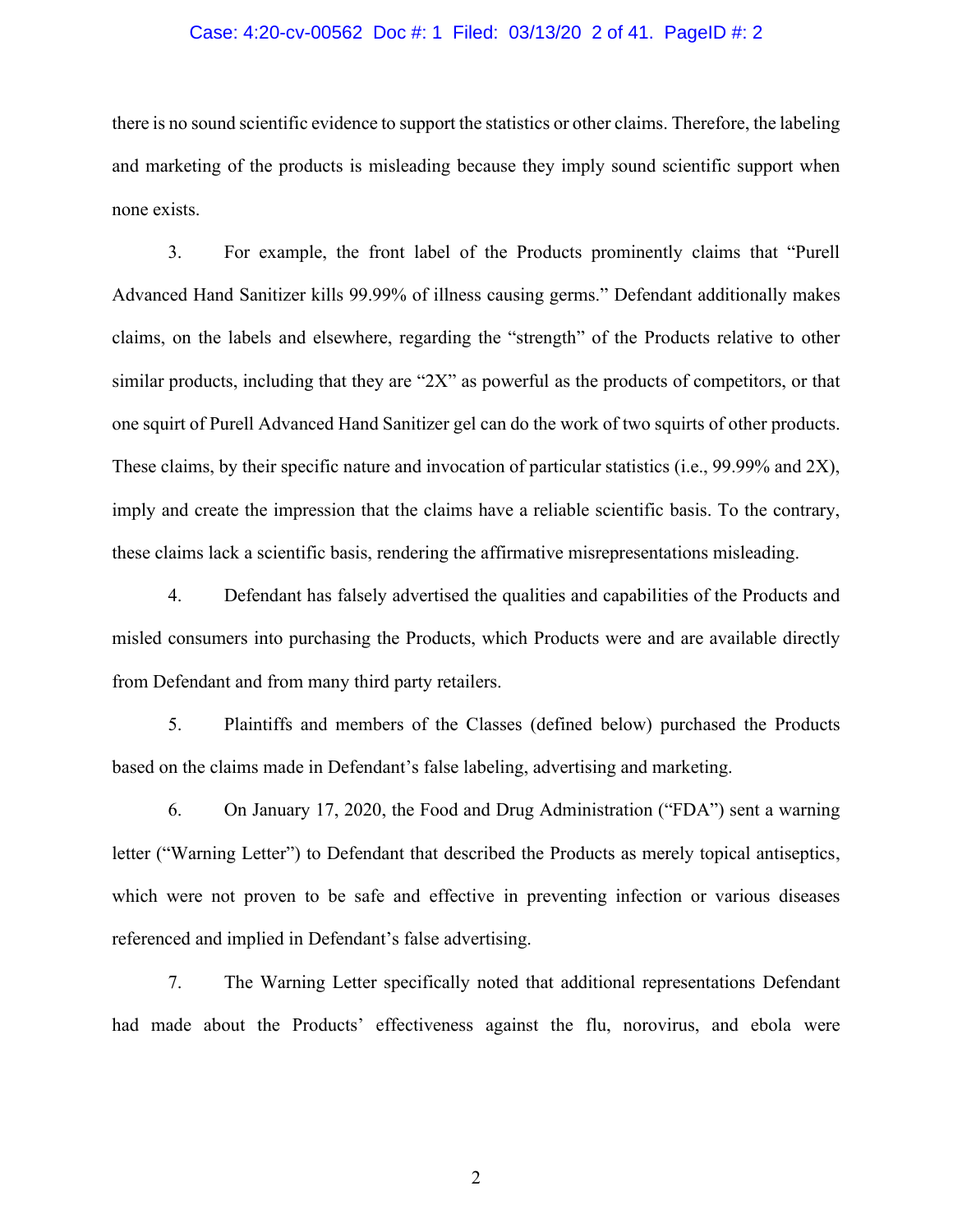#### Case: 4:20-cv-00562 Doc #: 1 Filed: 03/13/20 3 of 41. PageID #: 3

unsubstantiated insofar as the FDA was not aware of any study showing that killing bacteria or virus on skin reduced the likelihood of infection or disease in users.

8. Because the representations Defendant made with respect to the Products assert claims of efficacy and imply clinical support for those claims, the Warning Letter identified the Products as unapproved "new drugs" "intended for the diagnosis, cure, mitigation, treatment, or prevention of disease" within the meaning of the Food Drug & Cosmetic Act ("FDCA"), and the FDA concluded that Defendant failed to comply with the FDCA when it marketed the Products with the unsubstantiated claims.

9. Defendant's claims about the Products' effectiveness at preventing infection and disease, which the FDA strongly suggested were false and misleading in the Warning Letter, allowed Defendant to increase sales of the Products and enabled Defendant to compete effectively against competitors.

10. As detailed herein, Defendant's conduct violated the consumer protection and warranty laws of various states and resulted in Defendant's unjust enrichment. Plaintiffs and Class members purchased the Products based on Defendant's false and misleading claims. Plaintiffs and Class members received products that were less valuable than Defendant represented the Products to be, i.e., as Products proven to prevent or reduce infection and disease. Therefore, Plaintiffs and Class members suffered economic damages as a result of Defendant's false and misleading claims concerning the Products, including the difference in value between the Products as represented by Defendant and the Products Defendant actually provided.

11. Defendant is liable to Plaintiffs and Class members for all damages resulting from these violations.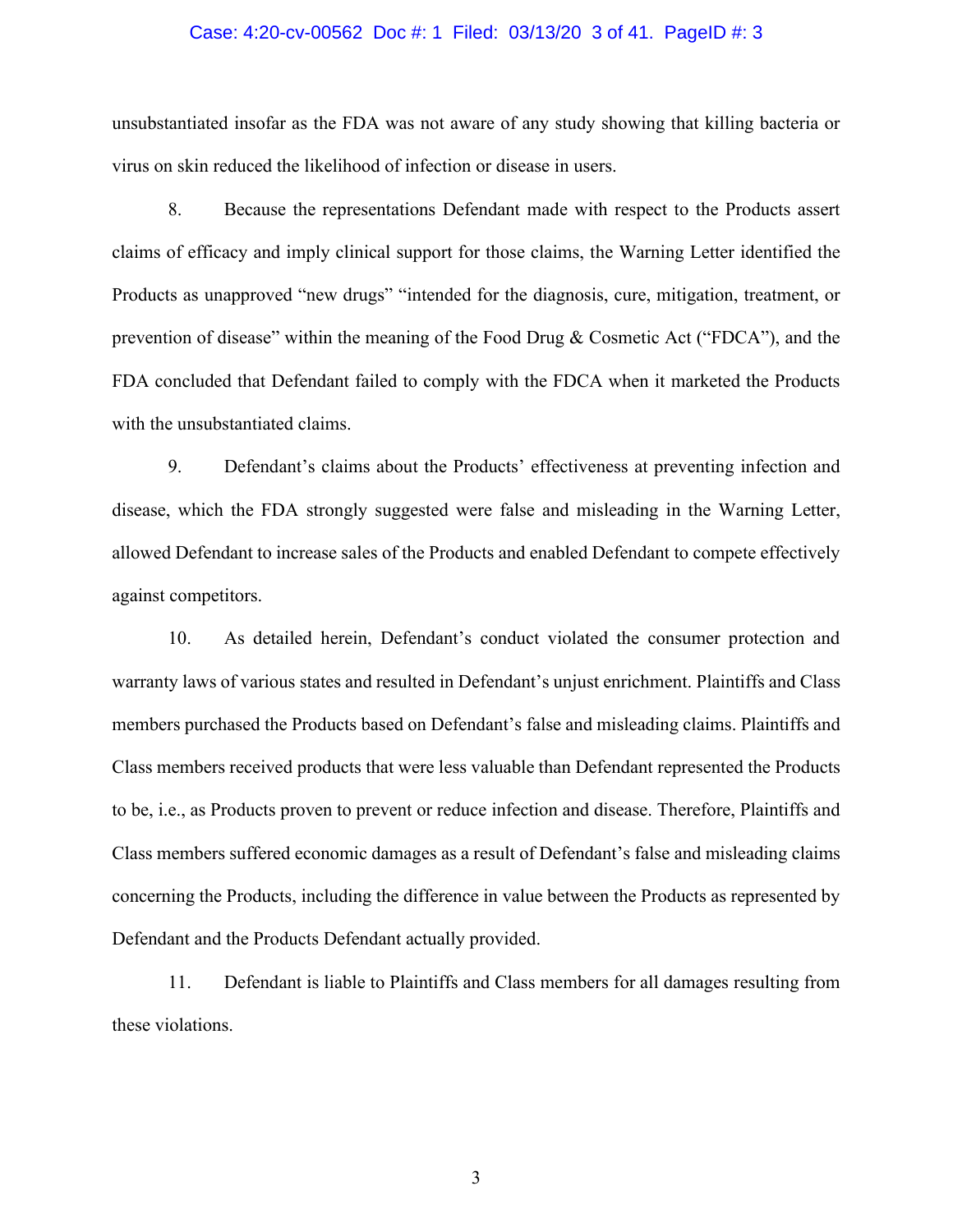## **Parties**

12. Plaintiff Miller is a resident of California who purchased at least one of the Products during the period from March 13, 2016 to the present. But for Defendant's deceptive conduct alleged herein, Miller would not have purchased the Products or would have paid less for them.

13. Plaintiff McDaniel is a resident of Michigan who purchased at least one of the Products from March 13, 2014 to the present.

14. Plaintiff Matthew Downing is a resident of Massachusetts who purchased at least one of the Products from March 13, 2016 to the present.

15. Plaintiff Wilder is a resident of Oregon who purchased at least one of the Products from March 13, 2016 to the present.

16. Defendant GOJO Industries, Inc., is an Ohio corporation with its principal place of business in Akron, Ohio. It manufactures and distributes the Products throughout the country, including in California, Michigan, Massachusetts, and Oregon, through third party retailers, including retailers suggested by Defendant's own website.

## **Jurisdiction and Venue**

17. This Court has jurisdiction pursuant to 28 U.S.C. §§ 1332(d) and 1453, because (1) this action is a "class action," which contains class allegations and expressly seeks certification of a proposed class of individuals; (2) the putative Nationwide Class and State Subclasses defined below consist of more than one hundred proposed class members; (3) the citizenship of at least one class member is different from Defendant's citizenship; and (4) the aggregate amount in controversy of the claims of Plaintiffs and the putative Nationwide Class and State Subclasses exceeds \$5,000,000, exclusive of interest and costs.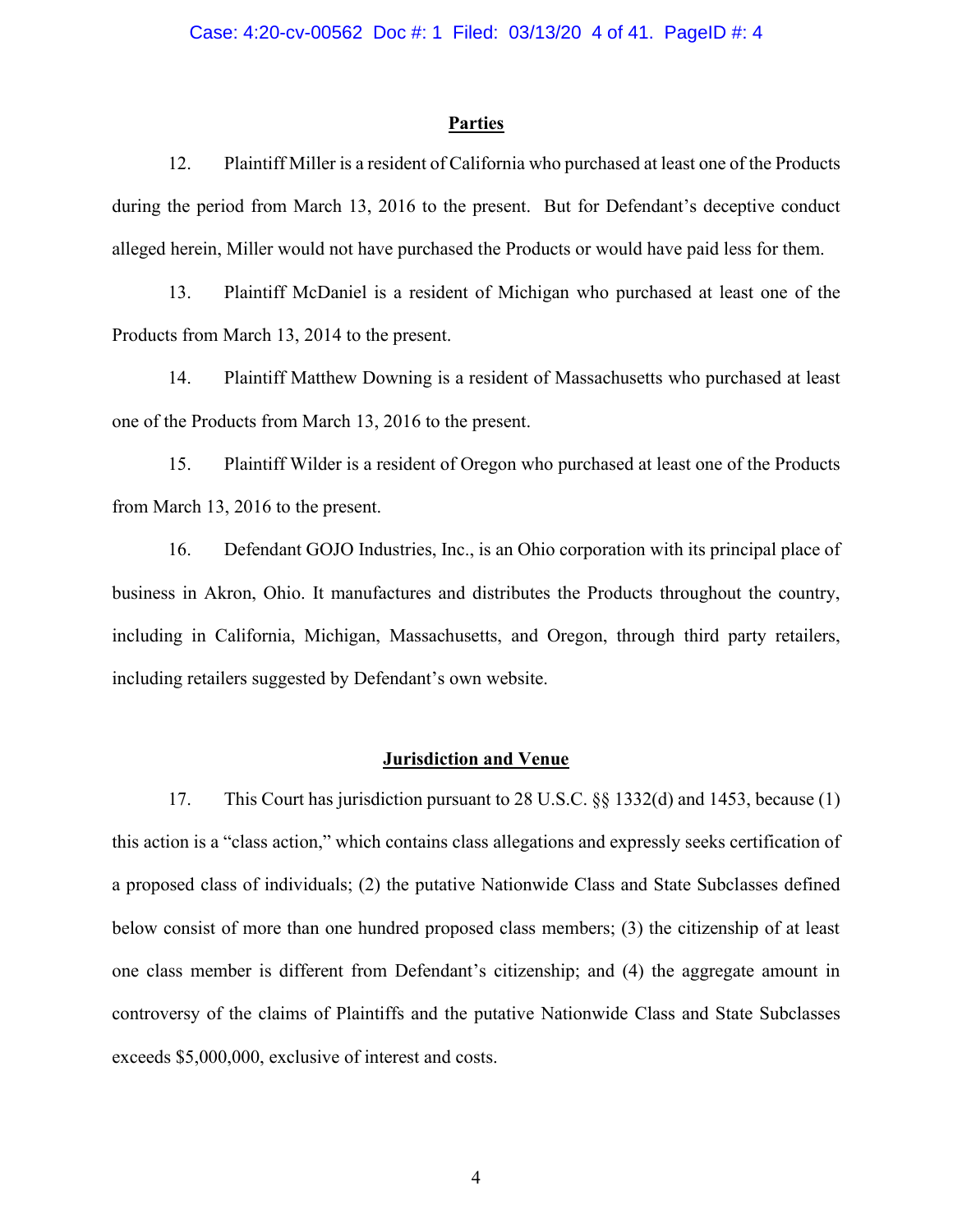#### Case: 4:20-cv-00562 Doc #: 1 Filed: 03/13/20 5 of 41. PageID #: 5

18. This Court has personal jurisdiction over Defendant because Defendant is headquartered in Ohio, and many of the actions of the Defendant that gave rise to the claims against them in this action took place and emanated from Ohio. Defendant also purposefully availed itself of the privilege of conducting business activities in Ohio (e.g., marketing and selling the Products in Ohio), Plaintiffs' claims arise out of those activities, and the exercise of jurisdiction over them is constitutionally reasonable.

19. Venue is proper in this jurisdiction pursuant 28 U.S.C. § 1391 because Defendant is subject to personal jurisdiction in this District, and the actions of the Defendant that give rise to the claims against them in this action took place and emanated from this District. Venue is also proper in this jurisdiction pursuant to 18 U.S.C. § 1965.

# **Factual Allegations**

20. Defendant manufactures and distributes the Products, consisting primarily of ethyl alcohol, under the brand Purell, throughout the United States via third party retailers and Defendant's website (which can also redirect consumers to third party retailers). The Products, which specifically include PURELL® Healthcare Advanced Hand Sanitizer Gentle & Free Foam," "PURELL® Healthcare Advanced Hand Sanitizer Gel," "PURELL® Healthcare Advanced Hand Sanitizer Foam," "PURELL® Healthcare Advanced Hand Sanitizer Gentle & Free Foam ES6 Starter Kit," and "PURELL® Healthcare Advanced Hand Sanitizer ULTRA NOURISHING™ Foam," are sold in various sizes.

21. Defendant made false and misleading claims about the effectiveness of the Products in preventing infection and disease (including influenza, norovirus, and ebola) in its advertising and marketing materials, on its websites, and on the labels of the Products themselves. Defendant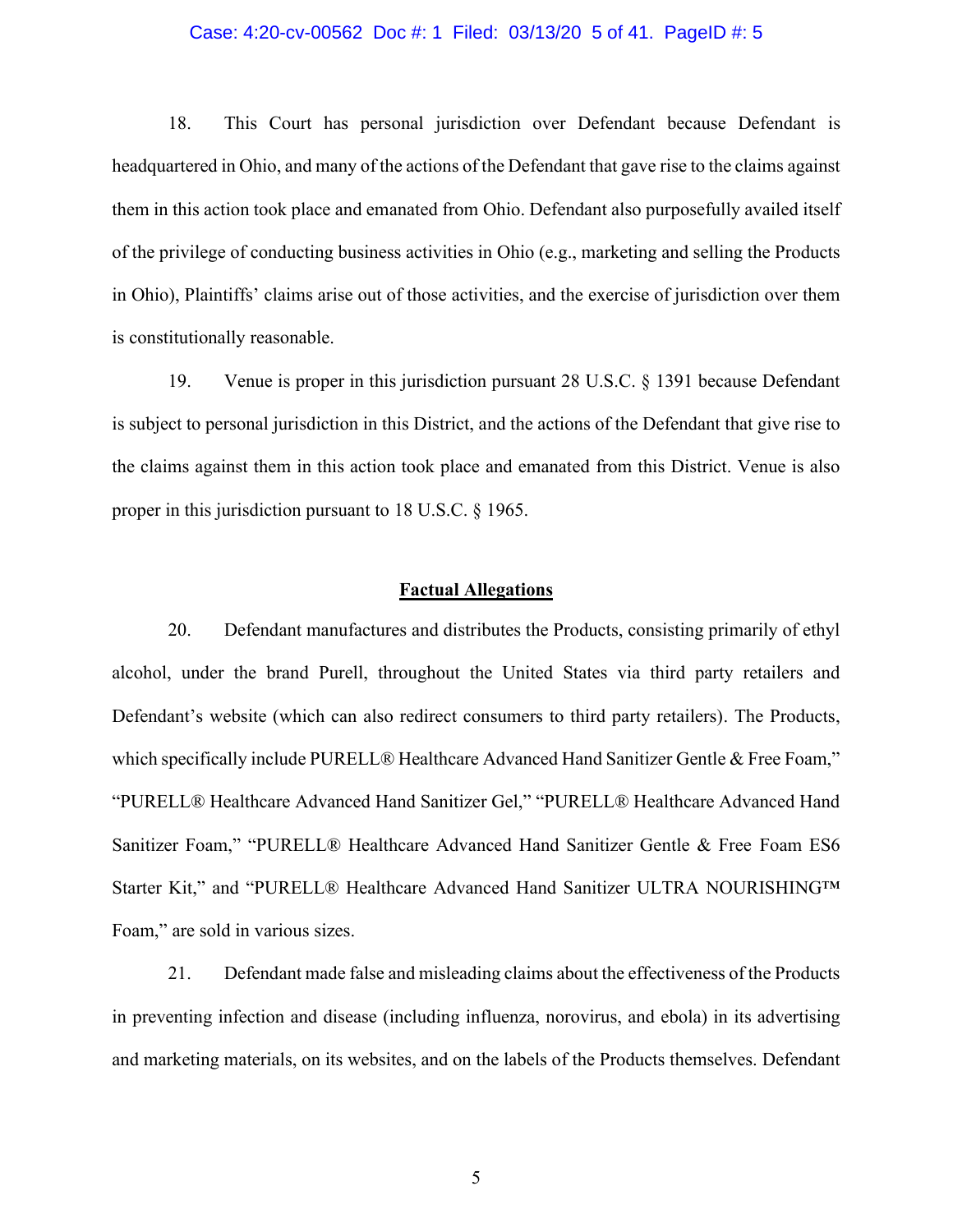# Case: 4:20-cv-00562 Doc #: 1 Filed: 03/13/20 6 of 41. PageID #: 6

made the same or substantially similar misrepresentations upon which Plaintiffs' claims are based with respect to each of the Products.

22. The Products each included and include substantially similar representations on the labels, including without limitation "2X Sanitizing Strength\*: 1 squirt PURELL Advanced =  $2$ squirts Other National Brands," "Advanced Hand Sanitizer" and "Kills 99.99% of Illness Causing Germs," as depicted below:

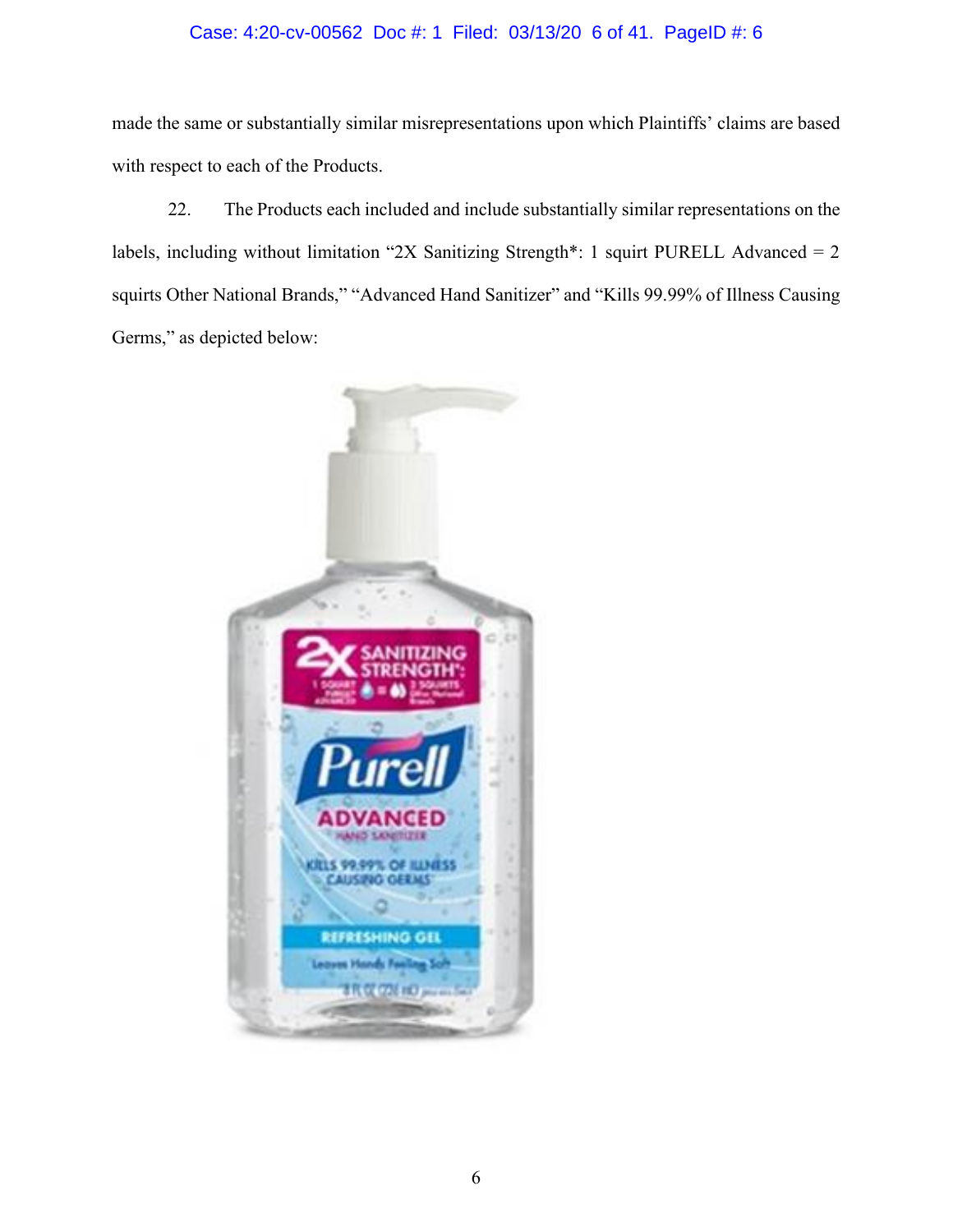#### Case: 4:20-cv-00562 Doc #: 1 Filed: 03/13/20 7 of 41. PageID #: 7

23. Defendant also claimed via Internet advertising, including on the Products' websites at www.gojo.com and www.purell.com, and social medial accounts, that the Products could prevent illness such as colds and flu.

24. Defendant also claimed that the Products "kill[] more than 99.99% of most common germs that may cause illness in a healthcare setting, including MRSA & VRE" and have been proven to help prevent students and new teachers from missing time at school due to illness.

25. On January 17, 2020, the FDA issued a Warning Letter to Defendant regarding its false and misleading marketing of the Products.<sup>1</sup> The Warning Letter advised Defendant that, as currently formulated and labeled, the Products were unapproved drugs in violation of the FDC Act because the Products' labels and marketing materials claimed that they were intended for the diagnosis, cure, mitigation, treatment, or prevention of disease, even though the FDA was not aware of any reliable studies concluding that the Products help prevent the spread of infection and disease.

26. The Warning Letter first detailed a series of false and misleading claims that Defendant made and/or continues to make regarding the Products on the labels and in other marketing materials, as follows:

This letter concerns your firm's marketing of the PURELL® Healthcare Advanced Hand Sanitizer product line that includes the over-the-counter (OTC) drug products "PURELL® Healthcare Advanced Hand Sanitizer Gentle & Free Foam," "PURELL® Healthcare Advanced Hand Sanitizer Gel," "PURELL® Healthcare Advanced Hand Sanitizer Foam," "PURELL® Healthcare Advanced Hand Sanitizer Gentle & Free Foam ES6 Starter Kit," and "PURELL® Healthcare Advanced Hand Sanitizer ULTRA NOURISHING™ Foam." On your websites, your firm markets these products individually as well as in combination with other PURELL products for use in various settings, such as athletic facilities, schools, and offices, under the title of "THE PURELL SOLUTION." In this letter, we

<sup>1</sup> https://www.fda.gov/inspections-compliance-enforcement-and-criminalinvestigations/warning-letters/gojo-industries-inc-599132-01172020.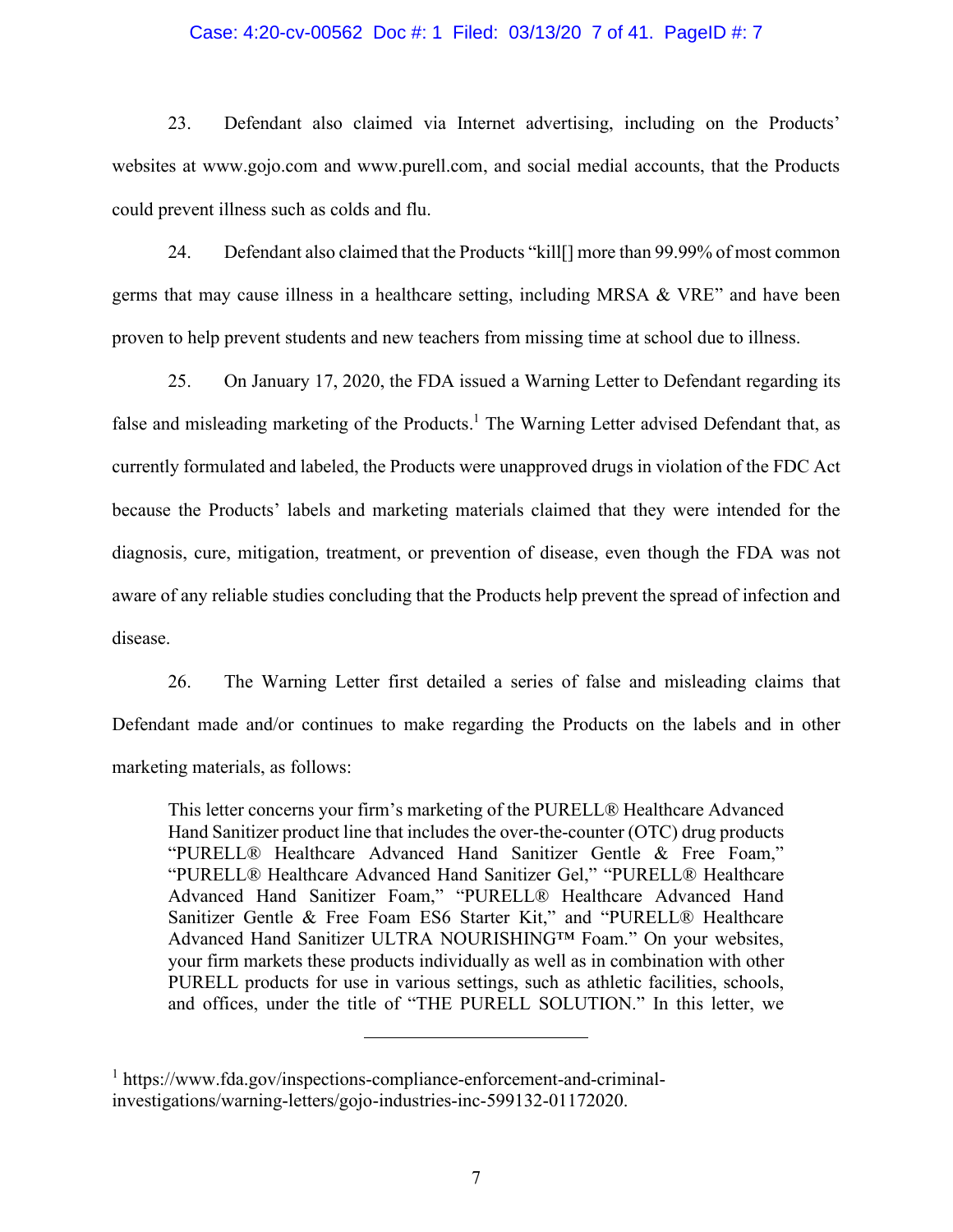# Case: 4:20-cv-00562 Doc #: 1 Filed: 03/13/20 8 of 41. PageID #: 8

collectively refer to these products as "PURELL® Healthcare Advanced Hand Sanitizers." Based on claims on your product websites, which also include links to webpages where these products may be purchased, the PURELL® Healthcare Advanced Hand Sanitizers are intended for use as consumer and healthcare antiseptics.

As currently formulated and labeled, PURELL® Healthcare Advanced Hand Sanitizers are unapproved new drugs in violation of section 505(a) of the Federal Food, Drug, and Cosmetic Act (FD&C Act or Act), 21 U.S.C. 355(a). Introduction or delivery for introduction of such products into interstate commerce is prohibited under section 301(d) of the FD&C Act, 21 U.S.C. 331(d). These violations are described in more detail below.

Unapproved New Drugs

Examples of claims observed on your product websites, www.gojo.com and www.purell.com, and social media accounts for PURELL® Healthcare Advanced Hand Sanitizers that provide evidence of the products' intended uses (as defined in 21 CFR 201.128) include, but may not be limited to, the following:

On your PURELL® Healthcare Advanced Hand Sanitizer product pages:

"Kills more than 99.99% of most common germs that may cause illness in a healthcare setting, including MRSA & VRE"

On your webpage titled, "GOJO Blog What You Need to Know About Candida auris in the Healthcare Setting":

"To help prevent transmission, hand hygiene with an alcohol-based hand sanitizer is recommended along with hand washing if hands are soiled. PURELL® Advanced Gel, Foam, and Ultra-Nourishing Foam Hand Sanitizer products demonstrated effectiveness against a drug resistant clinical strain of Candida auris in lab testing."

On your webpage titled, "The PURELL SOLUTION™ for Athletic Facilities":

"PURELL® Products Help Eliminate MRSA & VRE . . . 100% MRSA & VRE Reduction[] . . . A recent outcome study shows that providing the right products, in a customized solution, along with educational resources for athletes and staff can reduce MRSA and VRE by 100%[]"

On your webpage titled, "The PURELL SOLUTION™ for Education":

"51% Reduced Student Absenteeism . . . PURELL® products have proven results in delivering positive health outcomes. Illness causes 144 million lost school days each year  $[]$ ... In a recent study, student absenteeism was reduced by 51% when PURELL hand hygiene products were used in conjunction with a curriculum to teach kids about good hand hygiene[] . . . 10% Less Teacher Absenteeism . . .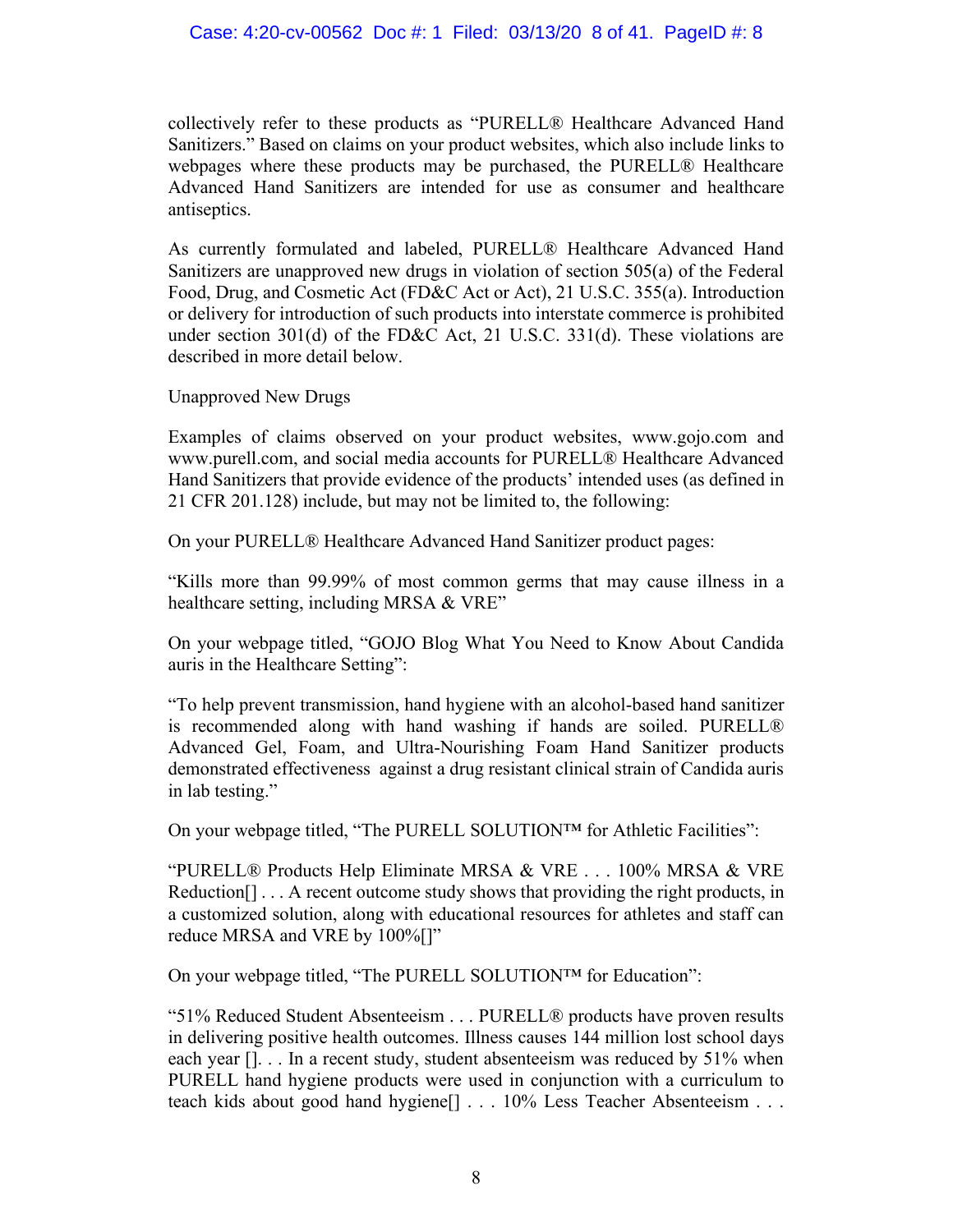PURELL® Products Help Teachers Stay Well<sup>[]</sup> . . . New teachers are particularly more susceptible to student borne illness[]. . . . In one study, schools that combined hand-hygiene education with PURELL® products reduced teacher absenteeism by  $10\%$ []".

On your webpage titled, "PURELL® Products are Proven to Reduce Absenteeism":

"PURELL® Products are Proven to Reduce Absenteeism . . . On average, illness causes 144 million lost school days each year[] and missing school can have a significant effect on a student's performance. . . . Research has shown that when used alongside a curriculum to teach students about hand hygiene, PURELL® products can reduce student absenteeism by up to 51%[].. . . Additionally, teachers who follow this program also experience a 10% reduction of absenteeism.<sup>71</sup>.

On your Facebook page at https://www.facebook.com/purell/:

"The PURELL SOLUTION<sup>™</sup> has the products you need to help prevent the spread of infection this germ season. Visit GOJO.com for more information."

In addition, you make statements within the "Frequently Asked Questions" on your website, www.gojo.com, that suggest that PURELL® Healthcare Advanced Hand Sanitizers, which are formulated with ethyl alcohol, may be effective against viruses such as the Ebola virus, norovirus, and influenza.

Specifically, your website states:

Illness Outbreak. . .

What Steps Can I Take to Prevent the Spread of Norovirus? Even though norovirus is highly contagious, there are ways you can reduce the risk of its spread. According to the Centers for Disease Control and Prevention, follow these steps to reduce the spread of the virus. 1. Practice good hand hygiene. Make sure to wash your hands with soap and water at key moments, especially after using the restroom since the virus can spread through stool. Alcohol-based hand sanitizers with at least 60% alcohol can be used in addition to handwashing . . .

Are PURELL® Hand Sanitizer products effective against the flu? The FDA does not allow hand sanitizer brands to make viral claims, but from a scientific perspective, influenza is an enveloped virus. Enveloped viruses in general are easily killed or inactivated by alcohol. The World Health Organization (WHO) and the Center for Disease Control and Prevention (CDC) are recommending the use of alcohol-based hand sanitizer as a preventive measure for flu prevention"

Is PURELL® Advanced Hand Sanitizer Effective Against Ebola?. . . As of today, we are not aware of any hand sanitizers that have been tested against Ebola viruses, including PURELL® Advanced Hand Sanitizer. However, it is important to note that the Ebola virus is an enveloped virus. Enveloped viruses in general are easily killed or inactivated by alcohol. World Health Organization (WHO) and the Center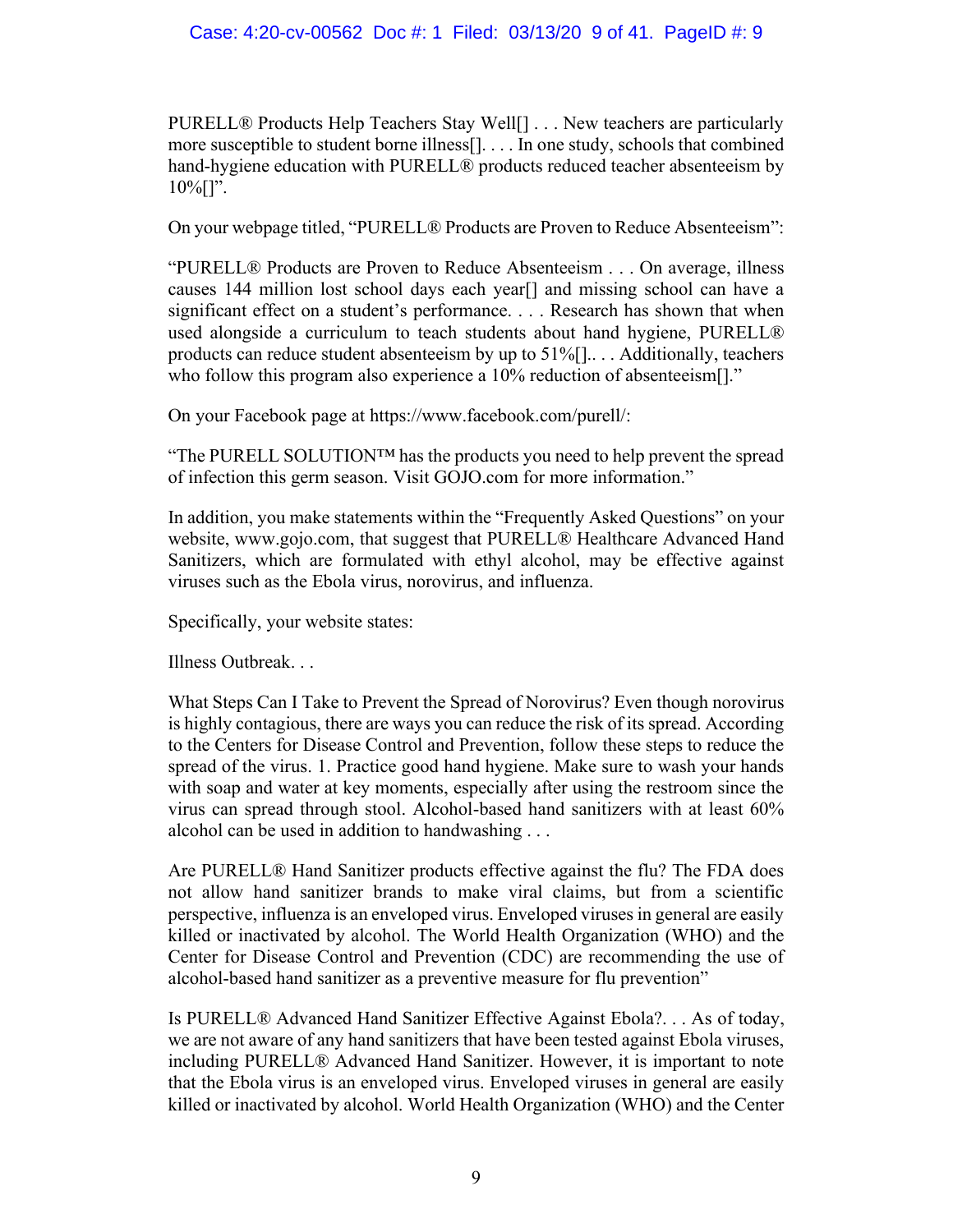for Disease Control and Prevention (CDC) are recommending the use of alcoholbased hand sanitizer as a preventive measure during this outbreak . . .

27. The Warning Letter then explained that, because Defendant was marketing the

Products as intended to reduce or prevent disease, despite the fact that there is no adequate and

well-controlled study establishing that claim, Defendant was marketing and selling the Products

as unapproved drugs in violation of the FDC Act:

These statements, made in the context of the Frequently Asked Questions section, clearly indicate your suggestion that PURELL® Healthcare Advanced Hand Sanitizers are intended for reducing or preventing disease from the Ebola virus, norovirus, and influenza. As such, the statements are evidence of your products' intended uses. However, FDA is currently not aware of any adequate and wellcontrolled studies demonstrating that killing or decreasing the number of bacteria or viruses on the skin by a certain magnitude produces a corresponding clinical reduction in infection or disease caused by such bacteria or virus.

Based on the above claims, PURELL® Healthcare Advanced Hand Sanitizers are drugs as defined by section  $201(g)(1)(B)$  of the FD&C Act, 21 U.S.C.  $321(g)(1)(B)$ , because they are intended for the diagnosis, cure, mitigation, treatment, or prevention of disease, and/or under section  $201(g)(1)(C)$  of the FD&C Act, 21 U.S.C.  $321(g)(1)(C)$ , because they are intended to affect the structure or any function of the body. Further, your PURELL® Healthcare Advanced Hand Sanitizers, which are formulated with ethyl alcohol, are intended for use as both consumer antiseptic rubs and health care antiseptic rubs. Although the individual products claim to be "designed for healthcare environments," consumers can buy these products from the websites linked to the "Where to Buy" tabs listed on your product website.

Furthermore, PURELL® Healthcare Advanced Hand Sanitizers are new drugs within the meaning of section  $201(p)$  of the FD&C Act, 21 U.S.C.  $321(p)$ , because they are not generally recognized as safe and effective for use under the conditions prescribed, recommended, or suggested in their labeling. New drugs may not be introduced or delivered for introduction into interstate commerce without prior approval from FDA, as described in section 505(a) of the FD&C Act, 21 U.S.C. 355(a). No FDA approved applications pursuant to section 505 of the Act, 21 U.S.C. 355, are in effect for your PURELL® Healthcare Advanced Hand Sanitizers, nor are we aware of any adequate and well controlled clinical trials in the published literature that support a determination that PURELL® Healthcare Advanced Hand Sanitizers are generally recognized as safe and effective for use under the conditions suggested, recommended, or prescribed in their labeling. Accordingly, PURELL® Healthcare Advanced Hand Sanitizers are unapproved new drugs marketed in violation of sections 505(a) and 301(d) of the FD&C Act, 21 U.S.C 355(a) and 331(d).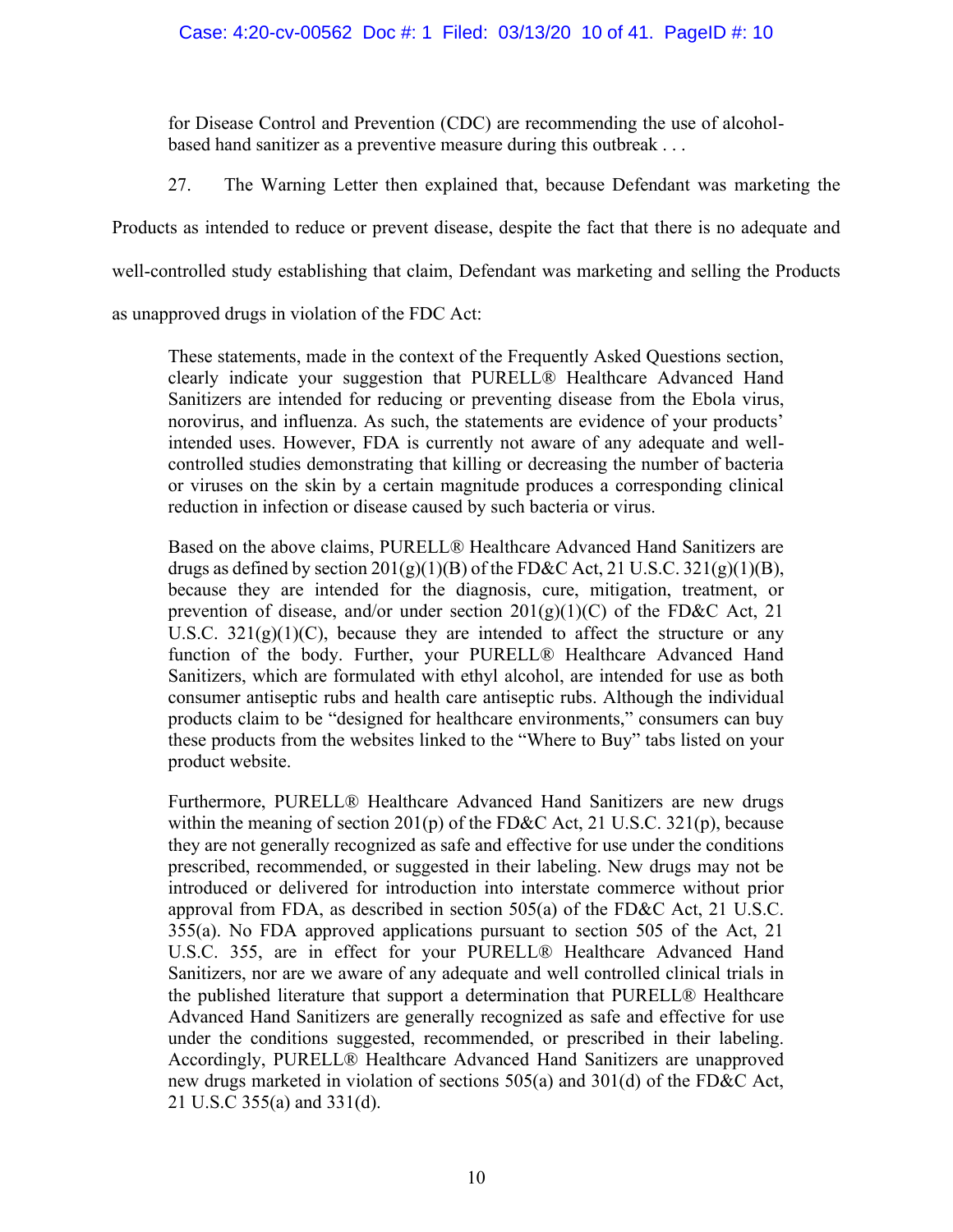We note that your website suggests that PURELL<sup>®</sup> Healthcare Advanced Hand Sanitizers are marketed under the OTC Drug Review and that they are formulated with ethyl alcohol. For OTC drug products intended for use as consumer antiseptic rubs, on April 12, 2019, FDA published the Safety and Effectiveness of Consumer Antiseptic Rubs; Topical Antimicrobial Drug Products for Over-the-Counter Human Use Final Rule (84 FR 14847) (effective April 12, 2020). FDA deferred consideration of benzalkonium chloride, ethyl alcohol, and isopropyl alcohol in the 2019 Consumer Antiseptic Rub Final Rule (for additional information, see Docket No. FDA–2016–N–0124 at https://www.regulations.gov).

For OTC drug products intended for use as health care antiseptics, on December 20, 2017, FDA published the Safety and Effectiveness of Health Care Antiseptics; Topical Antimicrobial Drug Products for Over-the-Counter Human Use Final Rule (82 FR 60474, December 20, 2017). In the 2017 Final Rule for Health Care Antiseptics, FDA announced it had deferred rulemaking on six active ingredients for specific OTC Health care antiseptic uses. Included in those six active ingredients are alcohol (also referred to as ethanol or ethyl alcohol) for use in a health care personnel hand rub or surgical hand rub (for additional information, see Docket No. FDA-2015-N-0101 at https://www.regulations.gov).

Until FDA promulgates final rules establishing whether ethyl alcohol, as one of the deferred ingredients listed in the two rules above, is generally recognized as safe and effective (GRASE) for the antiseptic uses described above, the agency generally does not intend to object to the marketing of products, provided they meet the proposed formulation and labeling conditions described in the relevant tentative final monograph (TFM) and each general condition in 21 CFR 330.1 and provided that a particular product does not constitute a hazard to health. Such marketing, however, is subject to the risk that a final rule may require reformulation, relabeling, and/or FDA approval under section 505 of the FD&C Act, 21 U.S.C. 355.

Your PURELL® Healthcare Advanced Hand Sanitizer products do not comply with the relevant TFM.

Your labeling claims that PURELL® Healthcare Advanced Hand Sanitizers are effective in preventing disease or infection from pathogens such as Ebola, MRSA, VRE, norovirus, flu, and Candida auris, and in preventing the spread of infection, go beyond merely describing the general intended use of a topical antiseptic as set forth in the above-referenced relevant rulemakings. Furthermore, the claims on your product websites suggest that PURELL® Healthcare Advanced Hand Sanitizers are effective in reducing illness or disease-related student and teacher absenteeism also go beyond merely describing the general intended use of a topical antiseptic as set forth in the above-referenced relevant rulemakings. Such claims are not described in any OTC final rule, the above-referenced TFM (see 59 FR 31402, June 17,1994), or any rulemakings being considered under the OTC Drug Review. Additionally, we are unaware of any adequate and well-controlled clinical trials in the published literature that support a determination that PURELL®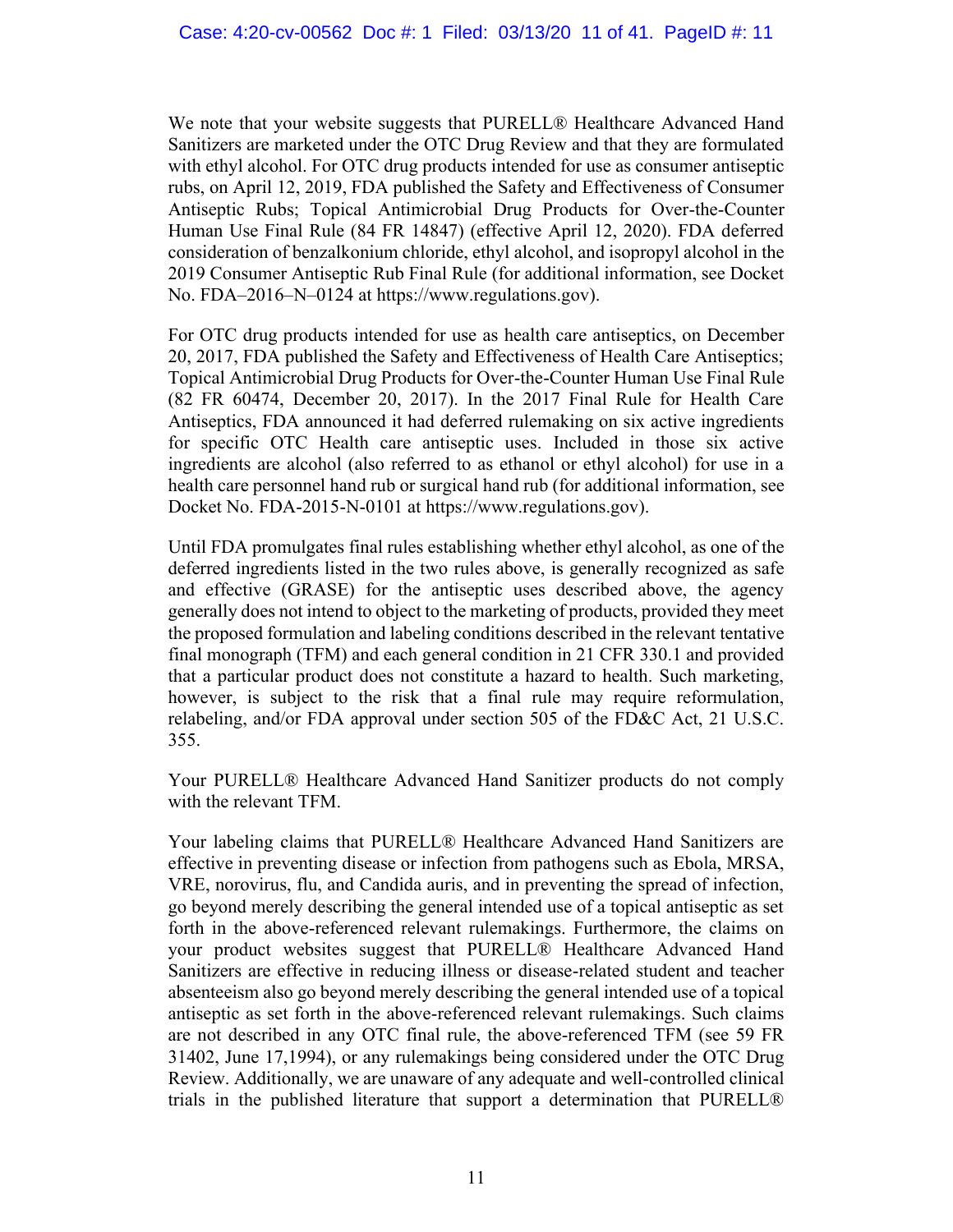## Case: 4:20-cv-00562 Doc #: 1 Filed: 03/13/20 12 of 41. PageID #: 12

Healthcare Advanced Hand Sanitizers are GRASE for the above-described intended uses. Furthermore, we are not aware of a similar OTC product as formulated and labeled that was available in the United States market on or before the inception of the OTC Drug Review.

Therefore, as formulated and labeled, the PURELL® Healthcare Advanced Hand Sanitizer products are not covered under any OTC monograph or ongoing rulemaking that sets forth conditions for general recognition of safety and effectiveness for such uses. Moreover, no product intended to prevent disease or infection from specific pathogens, such as MRSA, VRE, norovirus, flu, and Candida auris; intended to prevent the spread infections; or intended to reduce illness or disease-related student and teacher absenteeism, is being considered under FDA's OTC Drug Review. Furthermore, we are not aware of evidence demonstrating that the PURELL® Healthcare Advanced Hand Sanitizer products as formulated and labeled are generally recognized by qualified experts as safe and effective for use under the conditions suggested, recommended, or prescribed in their labeling.

28. The Warning Letter concluded that the "violations cited in this letter are not intended to be an all-inclusive list of deficiencies regarding your products," reminded Defendant of its responsibility "for investigating and determining the causes of these violations and for preventing their recurrence and the occurrence of other violations" and urged Defendant to "take prompt action to correct the violations cited in this letter" or face the possibility of "legal action."

29. The Warning Letter makes clear that Defendant made and/or continue to make false and misleading statements in the labeling and other marketing materials for the Products by representing that the Products prevented or reduced disease even though there was no reasonable scientific or other basis for Defendant to make such claims.

30. The FDA's position on the lack of scientific evidence establishing Defendant's claims that the Products prevented or reduced illness and disease is consistent with the findings and recommendations of the Center for Disease Control ("CDC"). The CDC "recommends washing hands with soap and water whenever possible," as opposed to using alcohol-based hand sanitizers such as the Products "because handwashing reduces the amounts of all types of germs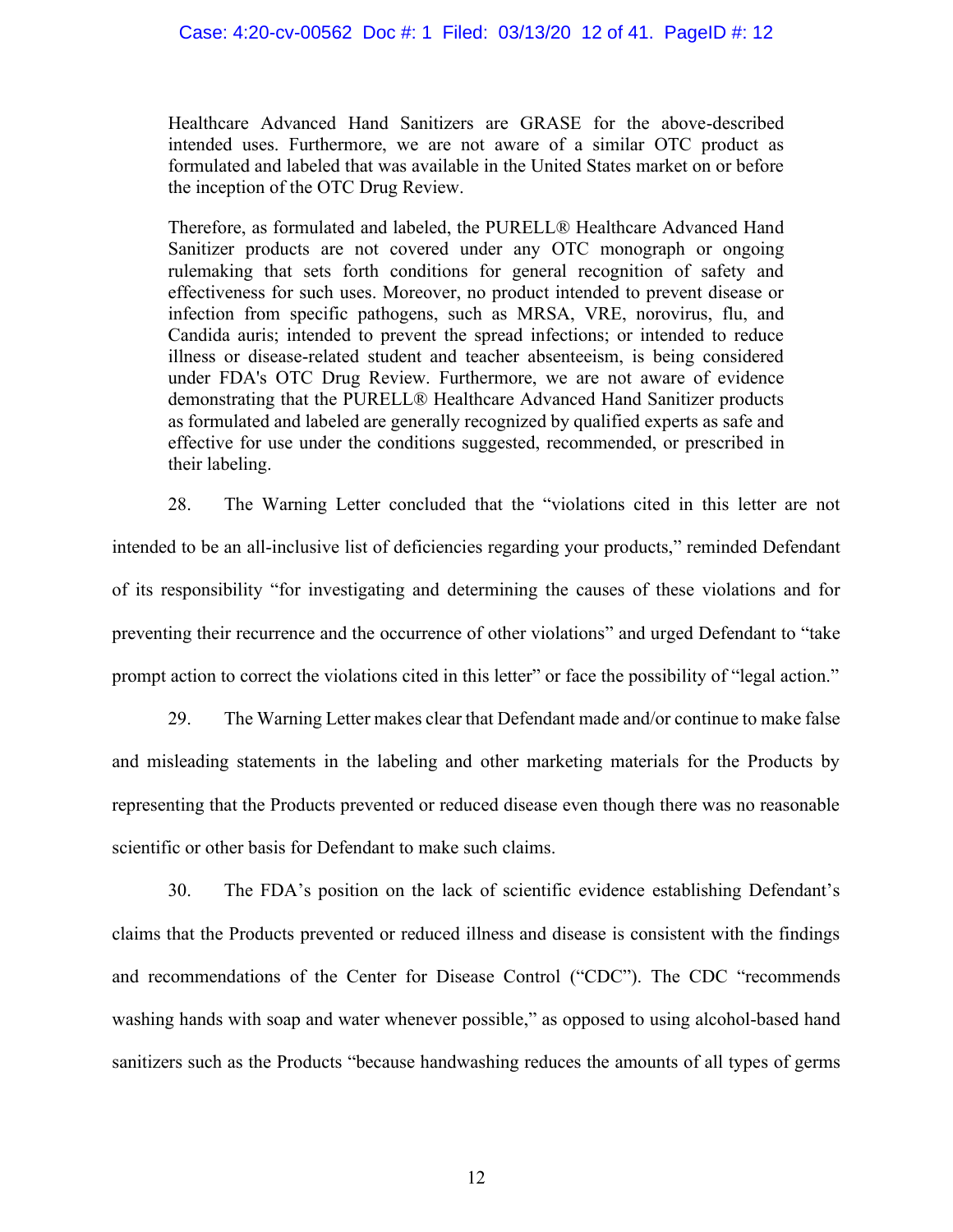### Case: 4:20-cv-00562 Doc #: 1 Filed: 03/13/20 13 of 41. PageID #: 13

and chemicals on hands."<sup>2</sup> According to the CDC, "[a]lcohol-based hand sanitizers can quickly reduce the number of microbes on hands in some situations, but sanitizers do not eliminate all types of germs." The CDC, citing various scientific studies, explains as follows:

Soap and water are more effective than hand sanitizers at removing certain kinds of germs, like Cryptosporidium, norovirus, and Clostridium difficile. Although alcohol-based hand sanitizers can inactivate many types of microbes very effectively when used correctly, people may not use a large enough volume of the sanitizers or may wipe it off before it has dried.

The CDC also notes that "[h]and sanitizers may not be as effective when hands are visibly dirty or greasy."

31. The Defendant sells a very large volume of the Products, and Defendant notes in several parts of its advertising (as well as on its website and on the labels of the Products themselves) that the Products are the leading brand for hand sanitizer in the country. The recent outbreak of the coronavirus has greatly increased demand for the Products.

32. Through the many false and misleading representations made by Defendant regarding the Products' effectiveness against infection and disease, including without limitation that the Products "kill[] 99.99% of illness causing germs," and the implication from the use of a specific statistic in that representation—that there exists a sound, scientific basis for the statistical claim, the Defendant created an image, aura and reputation that the Products kill 99.99% of germs that cause illness.

33. By misleadingly suggesting the Products were clinically proven to be effective in preventing diseases and illnesses, without any legitimate scientific testing to support those representations, Defendant has misled Plaintiffs and Class members, who have not received the

<sup>&</sup>lt;sup>2</sup> https://www.cdc.gov/handwashing/show-me-the-science-hand-sanitizer.html#fourteen.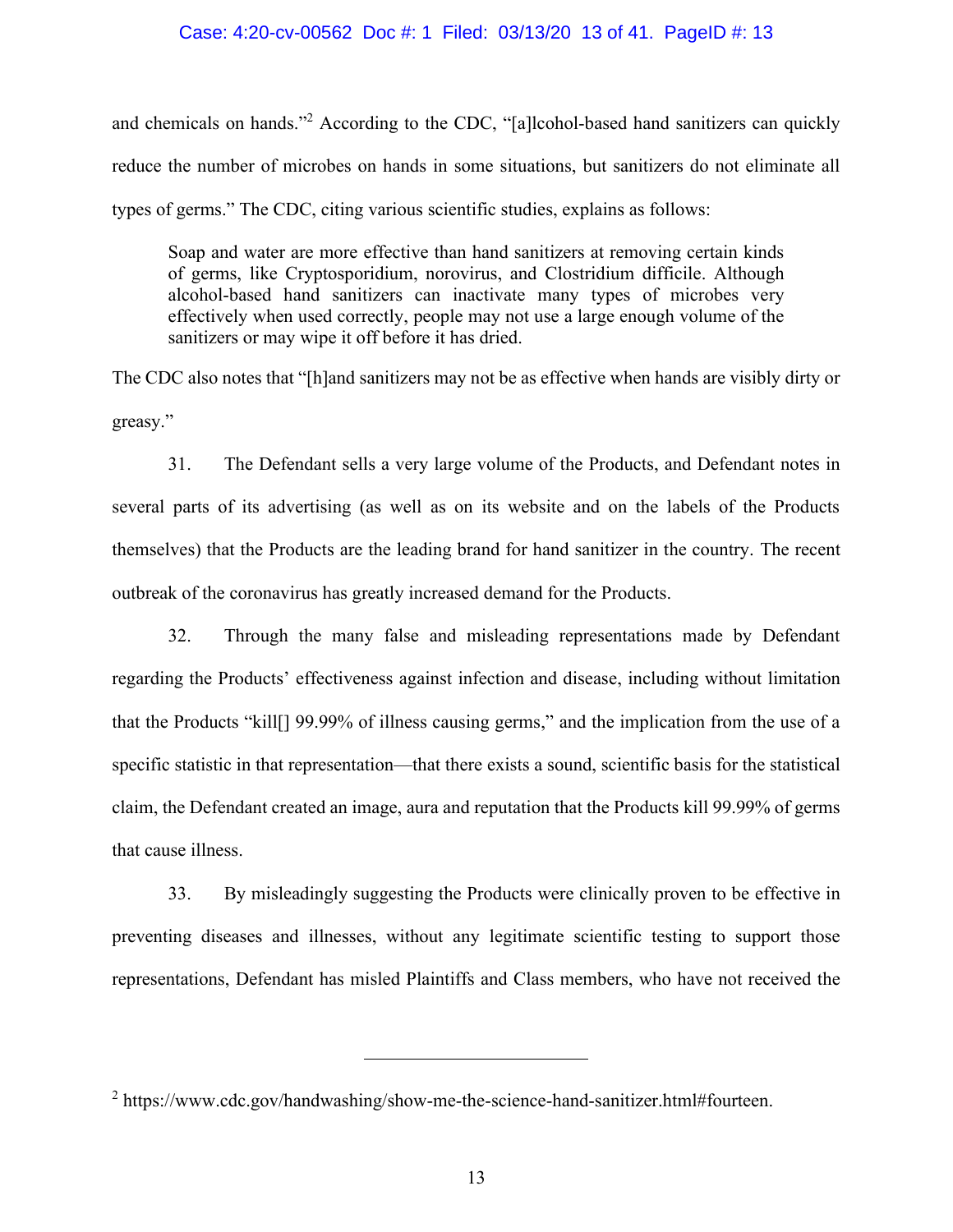#### Case: 4:20-cv-00562 Doc #: 1 Filed: 03/13/20 14 of 41. PageID #: 14

product promised, i.e., a product proven to kill 99.99% of germs that cause illness. If Defendant had not made the false and misleading claims regarding the Products on the labels and in marketing materials, Plaintiffs would not have purchased the Products or would not have paid as much for the Products.

34. Reasonable purchasers, including Plaintiffs, would have reasonably believed based on the substance of Defendant's representations that the scientific claims Defendant made on the Product labels and in its advertising materials were supported by scientific testing and consistent with the recommendations of leading health authorities and were thus misled into believing in the Products' effectiveness. That is, this is not a case where a company simply made an unsubstantiated claim; instead, Defendant's representations by their substance and nature falsely implied substantiation when there was none.

35. Defendant knew or should have known that its claims regarding the Products were false and misleading, and would cause consumers like Plaintiffs and the members of the classes to purchase the product under false beliefs.

36. Defendant's labeling and marketing of the Products is designed to and does mislead consumers such as Plaintiffs and the Class members.

37. Defendant's false and misleading claims allowed it to sell more of the Products, at a higher price, and therefore make more profits than it would have made had it not made false and misleading claims.

38. The Products, in part due to the claims regarding the Products' purported higher concentration and effectiveness compared to other brands, were sold at a higher price per unit that the products of Defendant's competitors, including competitive products that are represented in a non-misleading way. Even setting aside sales price, the Products as represented by Defendant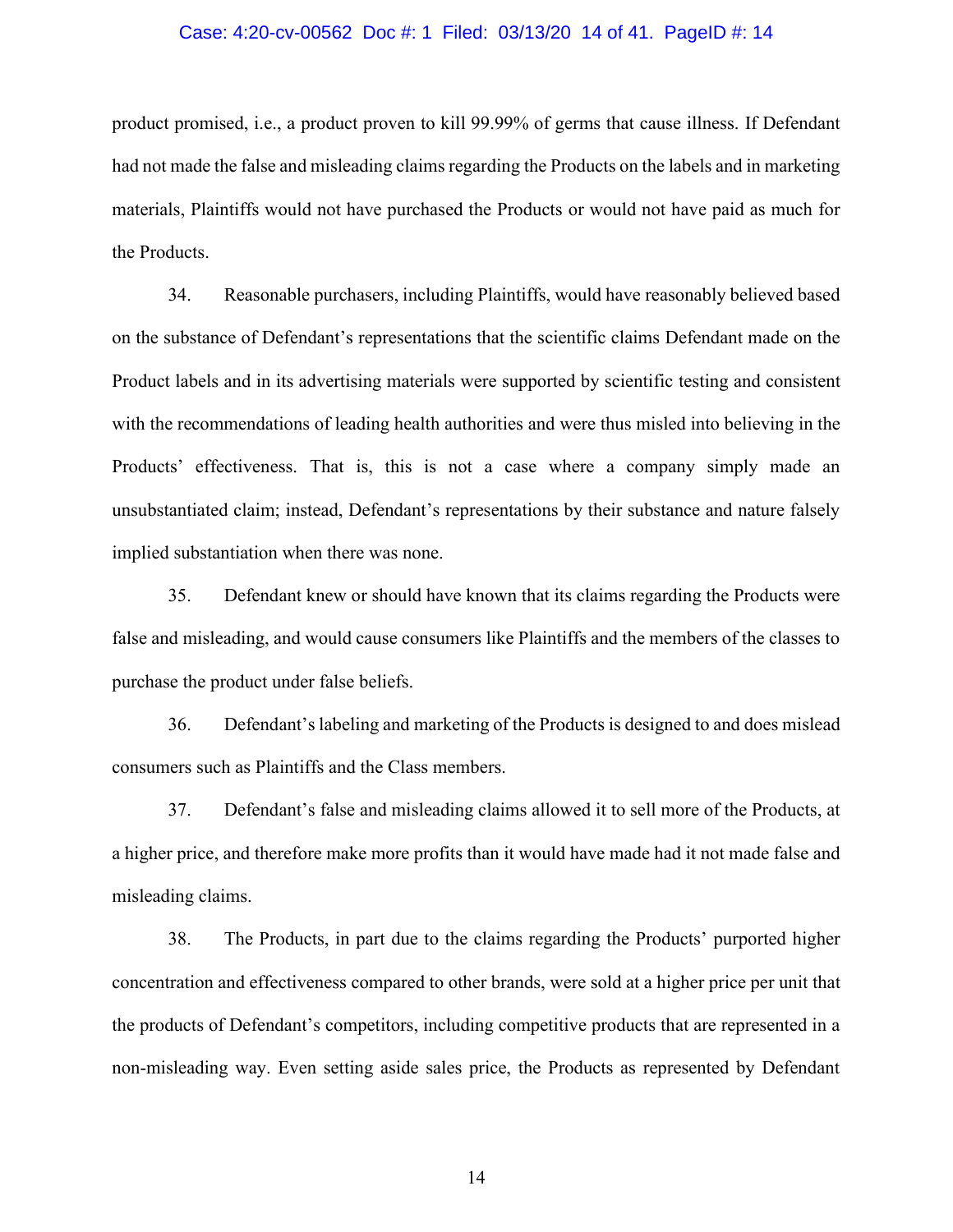#### Case: 4:20-cv-00562 Doc #: 1 Filed: 03/13/20 15 of 41. PageID #: 15

(products proven to have a particular, proven level of efficacy with respect to harm reduction) had a greater value than the Products that Defendant actually delivered (products for which no sound scientific support exists to represent any particular level of efficacy).

39. Plaintiffs bring this action to stop and undo the harm perpetrated by Defendant in its false and misleading label, advertising and statements about the Products. This action seeks to bar the continued dissemination of those false claims through injunctive relief and to reimburse purchasers of the Products through damages and disgorgement of ill-gotten profits.

40. Plaintiffs purchased the Products. They all relied upon the product's packaging and marketing materials and Defendant's claims regarding the Products' effectiveness against infection and disease, as well as Products' higher effectiveness and/or concentration compared to competing brands. Plaintiffs reasonably relied on the claim or implication made by Defendant that reliable studies had shown the Products' effectiveness and purchased the Products based on that belief.

41. Because Defendant presented to consumers a product that purported to be effective at preventing infection and disease (and implying effectiveness was supported by scientific studies), while delivering to consumers a product that was unsupported by any reliable studies and which was not as effective as claimed according to leading health authorities, the products Defendant delivered to consumers was substantially less valuable than the products Defendant promised. Had Plaintiffs and Class members known the truth, they would not have bought the Products at all, or would not have bought them at the price at which they were sold. As such, all of the Plaintiffs and Class Members were economically harmed insofar as they paid for a product that was an inferior, unproven alternative to the product that Defendant had represented it was, unable to do what was promised.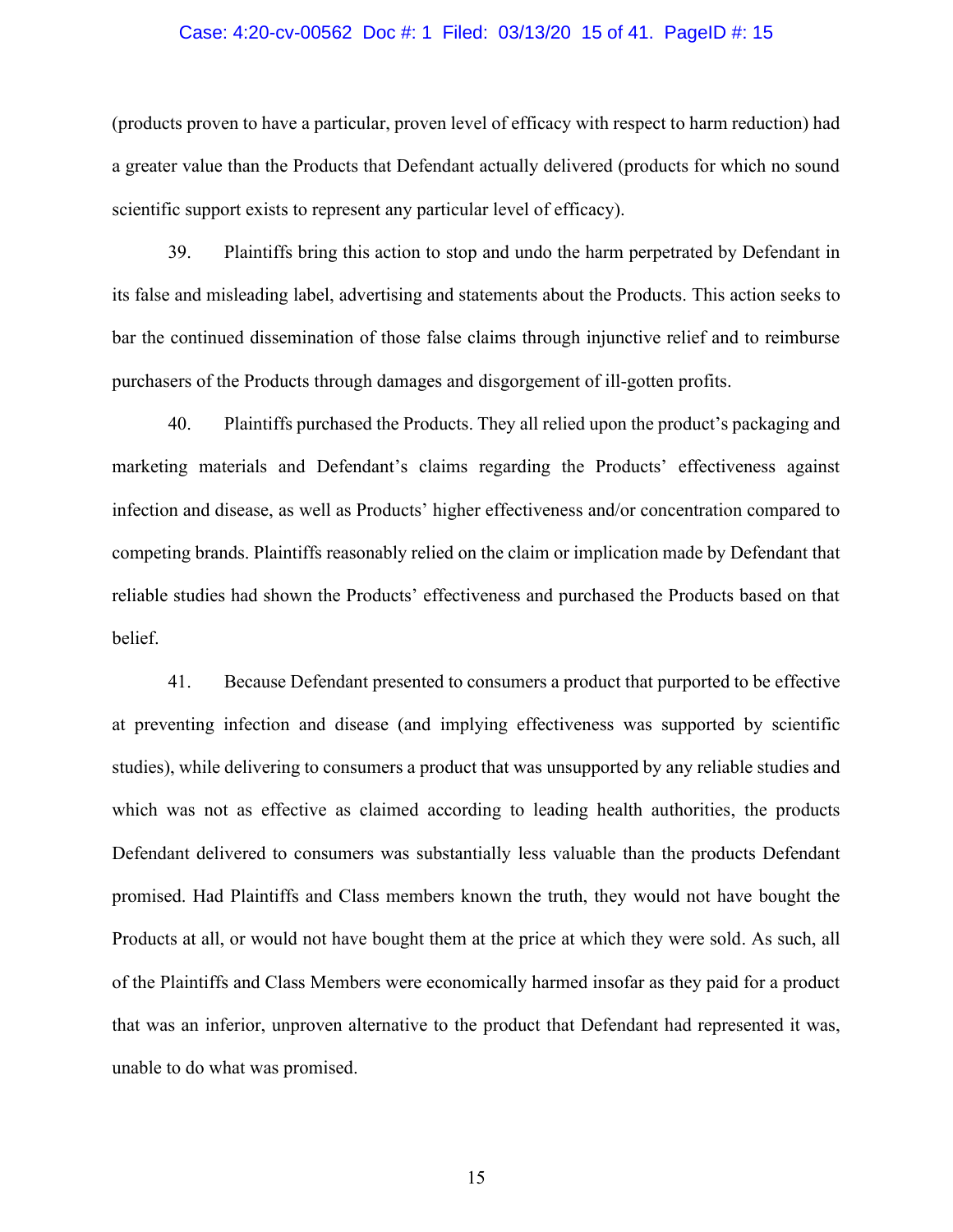## **Class Action Allegations**

42. Plaintiffs reallege and incorporate the allegations contained in the paragraphs above.

43. Plaintiffs bring this action pursuant to Rule 23 of the Federal Rules of Civil Procedure, on behalf of themselves and a Nationwide Class consisting of "All persons who purchased Purell-branded Advanced Hand Sanitizer products anywhere in the United States."

44. Plaintiff Miller also brings this action pursuant to Rule 23 of the Federal Rules of Civil Procedure on behalf of a California Class consisting of "All persons who purchased Purellbranded Advanced Hand Sanitizer products in California from March 13, 2016 to the present."

45. Plaintiff McDaniel also brings this action pursuant to Rule 23 of the Federal Rules of Civil Procedure on behalf of a Michigan Class consisting of "All persons who purchased Purellbranded Advanced Hand Sanitizer products in Michigan from March 13, 2014 to the present."

46. Plaintiff Downing also brings this action pursuant to Rule 23 of the Federal Rules of Civil Procedure on behalf of a Massachusetts Class consisting of "All persons who purchased Purell-branded Advanced Hand Sanitizer products in Massachusetts from March 13, 2016 to the present."

47. Wilder also brings this action pursuant to Rule 23 of the Federal Rules of Civil Procedure on behalf of an Oregon Class consisting of "All persons who purchased Purell-branded Advanced Hand Sanitizer in Oregon from March 13, 2016 to the present."

48. Plaintiffs refer to the Nationwide Class, the California Class, the Michigan Class, Massachusetts Class, and the Oregon Class together as the "Classes." Plaintiffs refer to the California Class, the Michigan Class, Massachusetts Class, and the Oregon Class together as the "State Subclasses."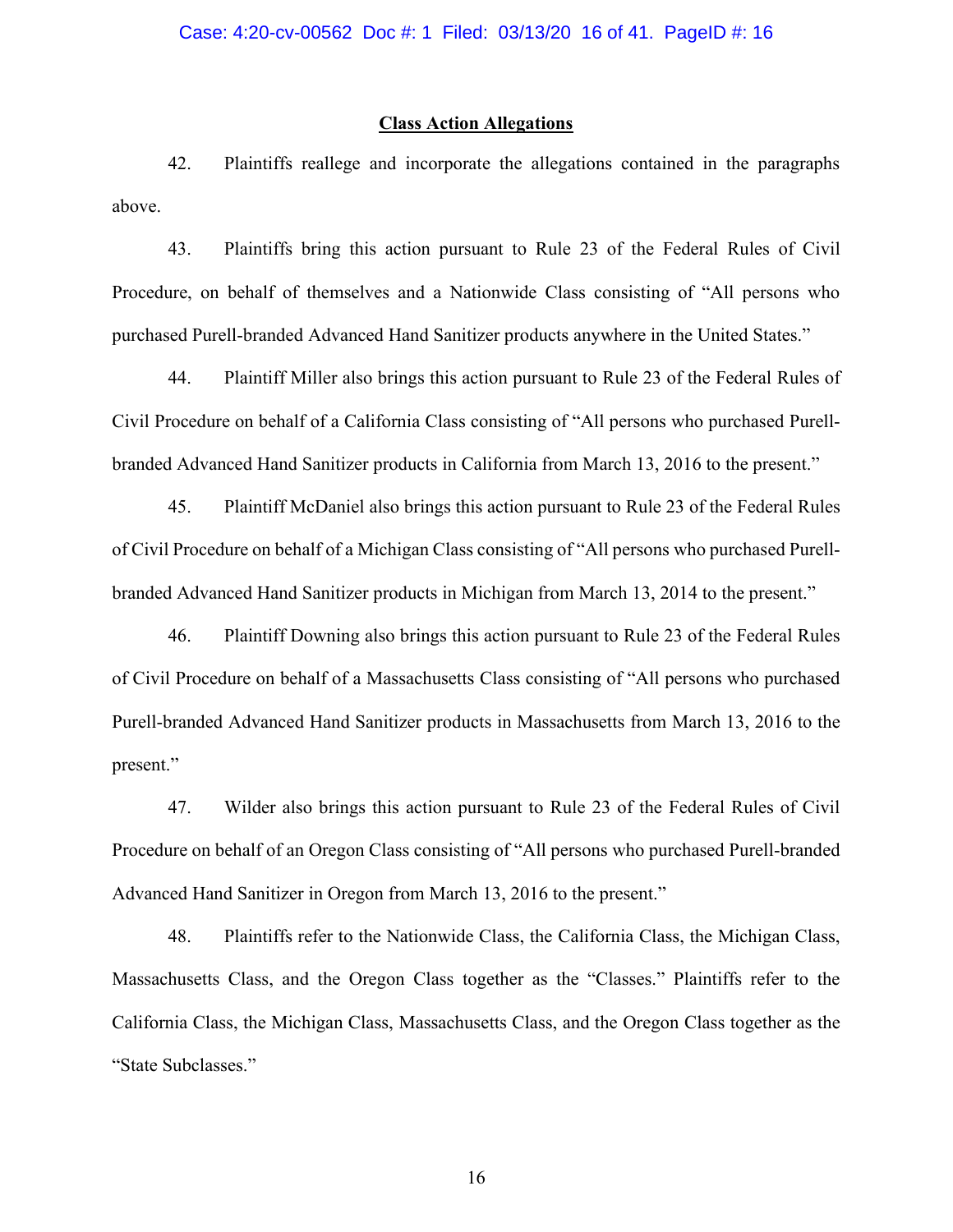# Case: 4:20-cv-00562 Doc #: 1 Filed: 03/13/20 17 of 41. PageID #: 17

49. Excluded from the Classes are: (1) Defendant, any entity in which it has a controlling interest, and its legal representatives, officers, directors, employees, assigns and successors; and (2) the Judge to whom this case is assigned, any member of the Court's staff and any member of their immediate families.

50. Plaintiffs reserve the right to amend the definition of the Classes.

51. This action is properly maintainable as a class action.

52. There are tens of thousands if not millions of members in each of the Classes.

Accordingly, joinder of all members is impractical.

53. Common questions of law and fact exist as to all members of the Classes and predominate over any questions solely affecting individual members of the Classes. Among questions of law and fact in common to the Classes are:

- a) Whether Defendant falsely represented and advertised that the Products Defendant marketed and sold were effective in preventing the spread of infection and disease, including flu, norovirus, and ebola;
- b) Whether Defendant falsely represented that the Products were more concentrated and/or more effective than competitors;
- c) Whether Defendant misled and/or was likely to mislead members of the Classes by stating or implying that the Products' effectiveness was supported by reliable, scientific studies when in fact no such studies exist and the Products' effectiveness was disputed by leading health authorities;
- d) With respect to the Nationwide Class, whether Defendant was unjustly enriched by the false and deceptive marketing of the Products;
- e) With respect to the California Class, whether Defendant, in its marketing and sale of the Products, violated the California Consumers Legal Remedies Act, Cal. Civ. Code §§ 1750 *et seq.*, the California Unfair Competition Law, Cal. Bus. & Prof. Code §§ 17200 *et seq.* and the California False Advertising Law, Cal. Bus. & Prof. Code § 17500 *et seq.*;
- f) With respect to the Michigan Class, whether Defendant, in its marketing and sale of the Products, violated the Michigan Consumer Protection Act, Mich. Comp. Laws §§ 445.901, *et seq*.;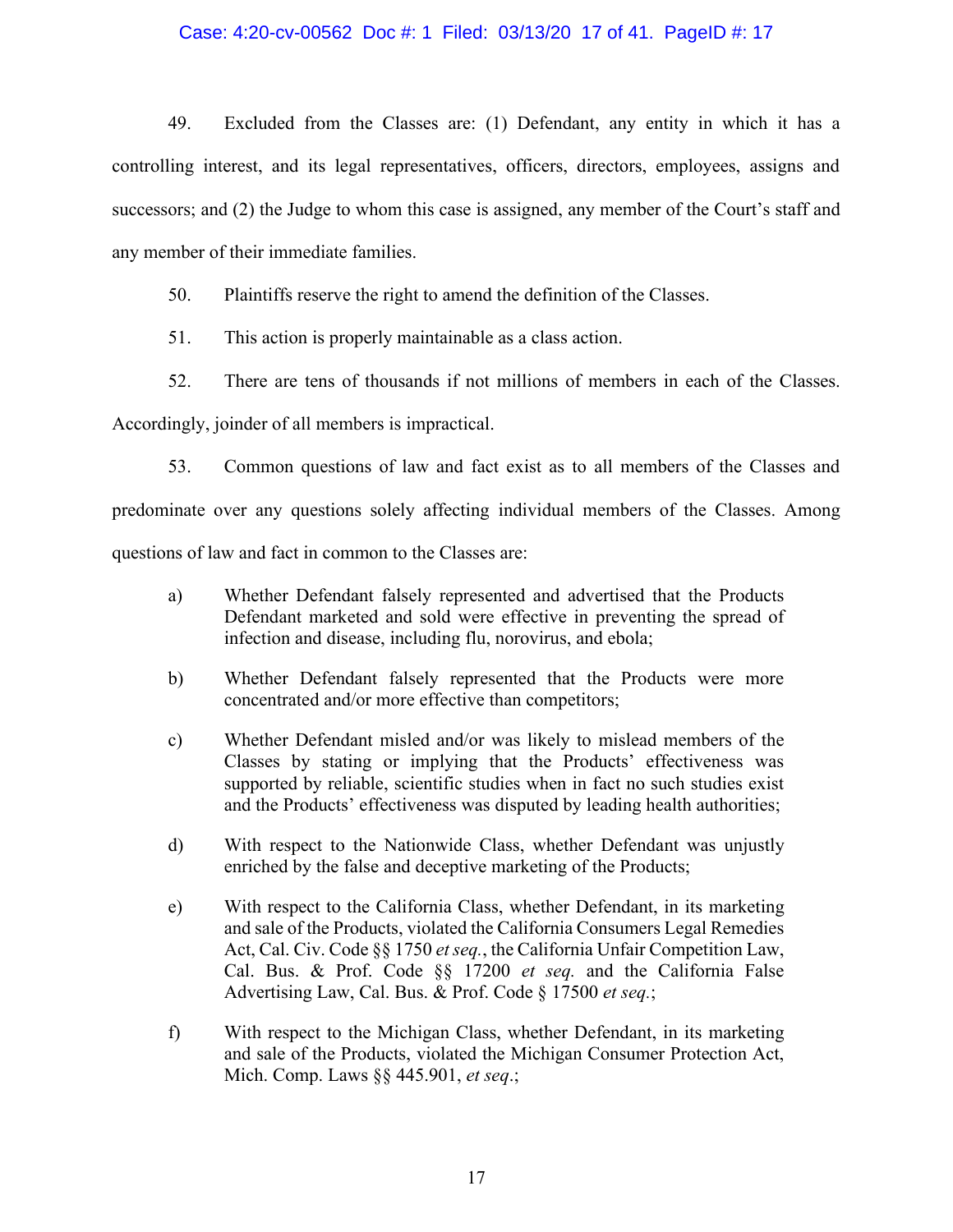- g) With respect to the Oregon Class, whether Defendant, in its marketing and sale of the Products, violated the Oregon Unlawful Trade Practices Law, Or. Rev. Stat. §§ 646.605 *et seq.*;
- h) With respect to the Nationwide Class, whether Defendant, in its marketing and sale of the Products, violated the Ohio Consumer Sales Practices Act, Ohio Revised Code § 1345.01, *et seq.*
- i) Whether Defendant breached express warranties to Plaintiffs and the Classes;
- j) Whether members of the Classes are entitled to injunctive relief preventing Defendant from continuing to make misleading claims about the Products' effectiveness in preventing infection and disease in its advertising and on the Products' labels themselves; and
- k) Whether the members of the Classes are entitled to damages and/or restitution for Defendant's violations of law and, if so, the proper measure of damages.

54. Plaintiffs' claims are typical of the claims of each member of each of the Classes in that Plaintiffs allege a common course of conduct by Defendant toward each member of the Classes. Specifically, Defendant was unjustly enriched, breached express warranties and violated the consumer protection laws of various states by falsely representing and advertising that the Products were effective at preventing infection and disease and that reliable scientific studies support such claims. Plaintiffs and the other members of each of the Classes seek identical remedies under identical legal theories. There is no antagonism or material factual variation between Plaintiffs' claims and those of the Classes.

55. Plaintiffs will fairly and adequately protect the interests of the members of the Classes and have retained counsel who have extensive experience prosecuting class actions and who, with Plaintiffs, are fully capable of, and intent upon, vigorously pursuing this action. Plaintiffs do not have any interest adverse to the Classes.

56. A class action is superior to all other available methods for the fair and efficient adjudication of this controversy. Furthermore, the damage that has been suffered by any individual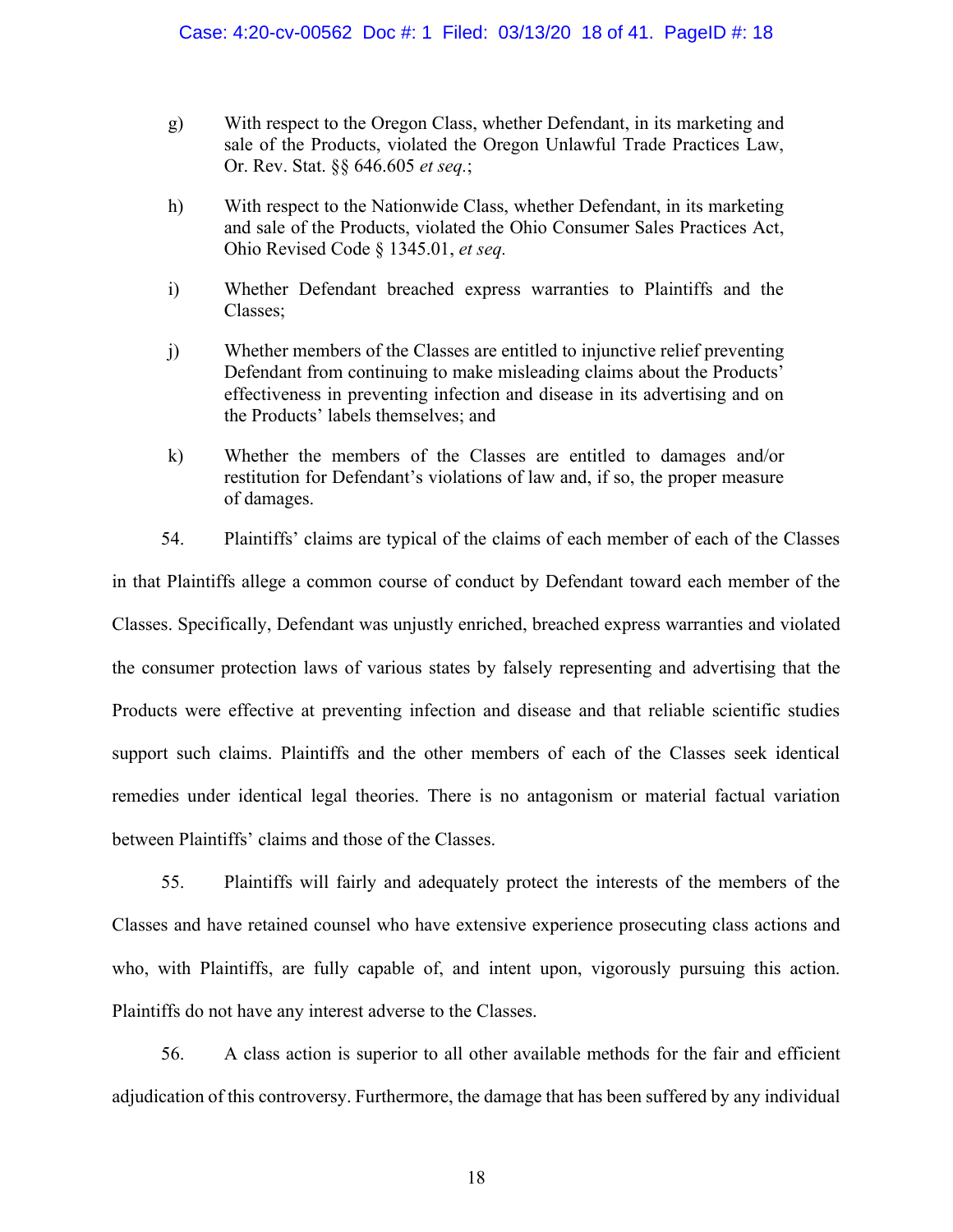#### Case: 4:20-cv-00562 Doc #: 1 Filed: 03/13/20 19 of 41. PageID #: 19

Class member is likely not enough to sustain the expense and burden of individual litigation. Hence it would be impracticable for all members of the Classes to redress the wrongs done to them individually. There will be no difficulty in the management of this action as a class action.

57. The prosecution of separate actions against Defendant would create a risk of inconsistent or varying adjudications with respect to the individual Class members, which could establish incompatible standards of conduct for Defendant. In addition, adjudications with respect to individual members of the Classes could, as a practical matter, be dispositive of the interests of the other members of the Classes not parties to such adjudications, or could substantially impede or impair their ability to protect their interests.

58. The members of the Classes are readily identifiable through receipts, proofs of purchase of the Products, and records maintained by Defendant or its third-party retailers.

59. Defendant has acted on grounds generally applicable to the Classes with respect to the matters complained of herein, thereby making appropriate the relief sought herein with respect to the Classes as a whole.

# **Count I**

### **Unjust Enrichment**

## **(On behalf of all Plaintiffs and the Nationwide Class, in the Alternative)**

60. Plaintiffs incorporate the foregoing paragraphs as if fully set forth herein.

61. This Count is pled on behalf of Plaintiffs and the Nationwide Class.

62. Defendant was unjustly enriched by the false and deceptive marketing and sale of the Products as alleged herein. Defendant, through its false and misleading representation that the Products are effective against infection and disease (and that there were reliable studies that demonstrated that effectiveness), obtained a benefit from Plaintiffs and other Class Members when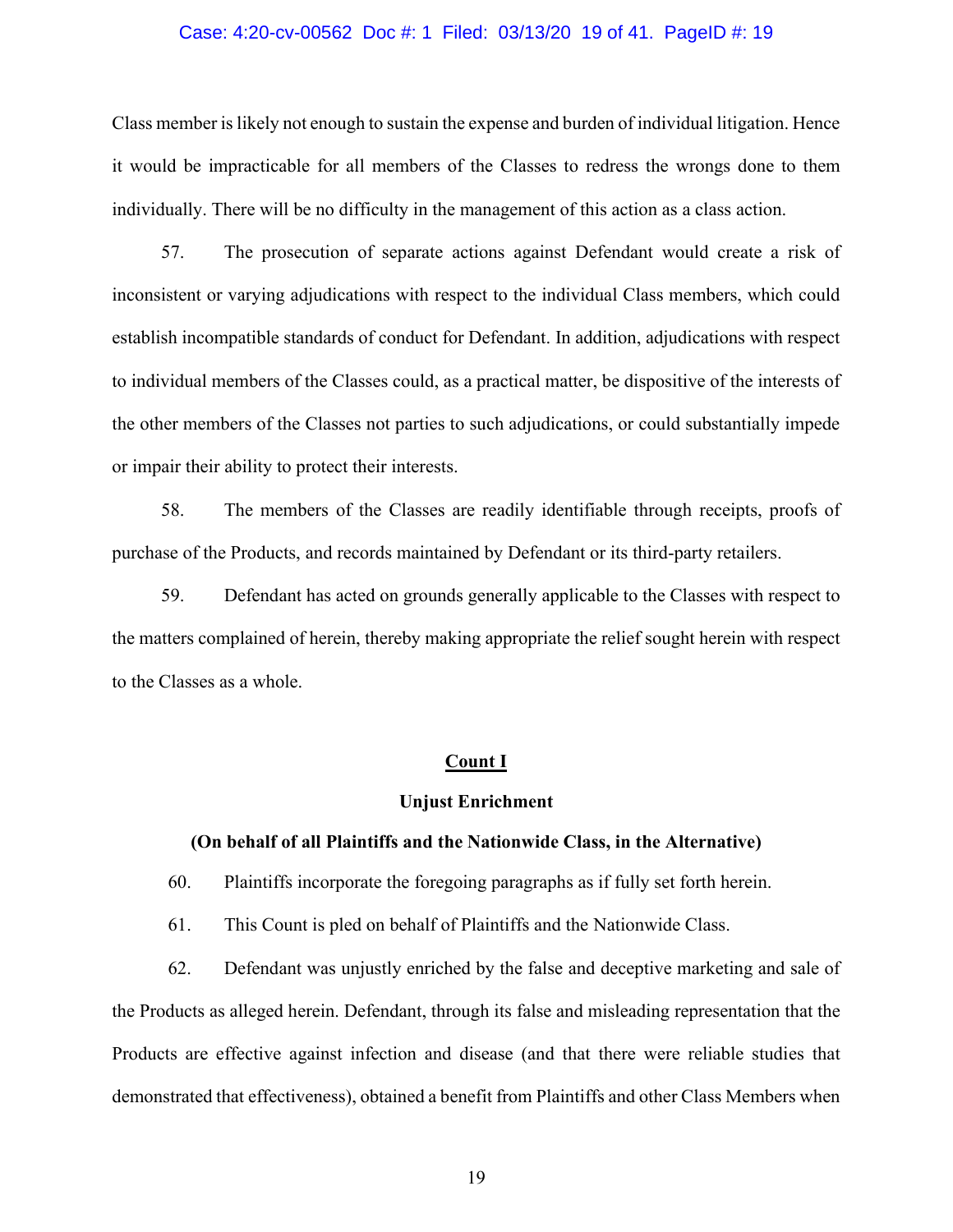#### Case: 4:20-cv-00562 Doc #: 1 Filed: 03/13/20 20 of 41. PageID #: 20

Plaintiffs and other Class Members purchased the Products, which enabled Defendant to obtain profits from those purchases.

63. Specifically, Defendant receives a direct financial benefit from the sale of the Products to end consumers. Defendant sells its Products to distributors, retailers and other intermediaries, who then sell the Products to end consumers. The sale of the Products by Defendant to end consumers results in revenues that are used by the intermediaries to pay Defendant for its Products. That is, Defendant's success as a business is directly associated with the volume of the sale of the Products to end consumers, such as Plaintiffs and the Class.

64. Plaintiffs and the members of the Nationwide Class were damaged by their purchases of the Products which were falsely advertised and represented to be effective against infection and disease, and as being supported by reliable studies demonstrating that effectiveness. Specifically, Plaintiffs conferred benefits on Defendant (i.e., payments for products that were not proven to prevent infection and disease), which, under the circumstances, it would be unjust for Defendant to retain. Plaintiffs through this unjust enrichment claim seek recovery of profits that Defendant unjustly obtained through its use of deceptive representations.

# **Count II**

# **Violation of California's Consumer Legal Remedies Act,**

**Cal. Civil Code §§1750,** *et seq.,*

# **(On behalf of Plaintiff Miller and the California Class)**

65. Plaintiffs incorporate the foregoing paragraphs as if fully set forth herein.

66. Plaintiff Miller brings this claim against Defendant on behalf of himself and the California Class.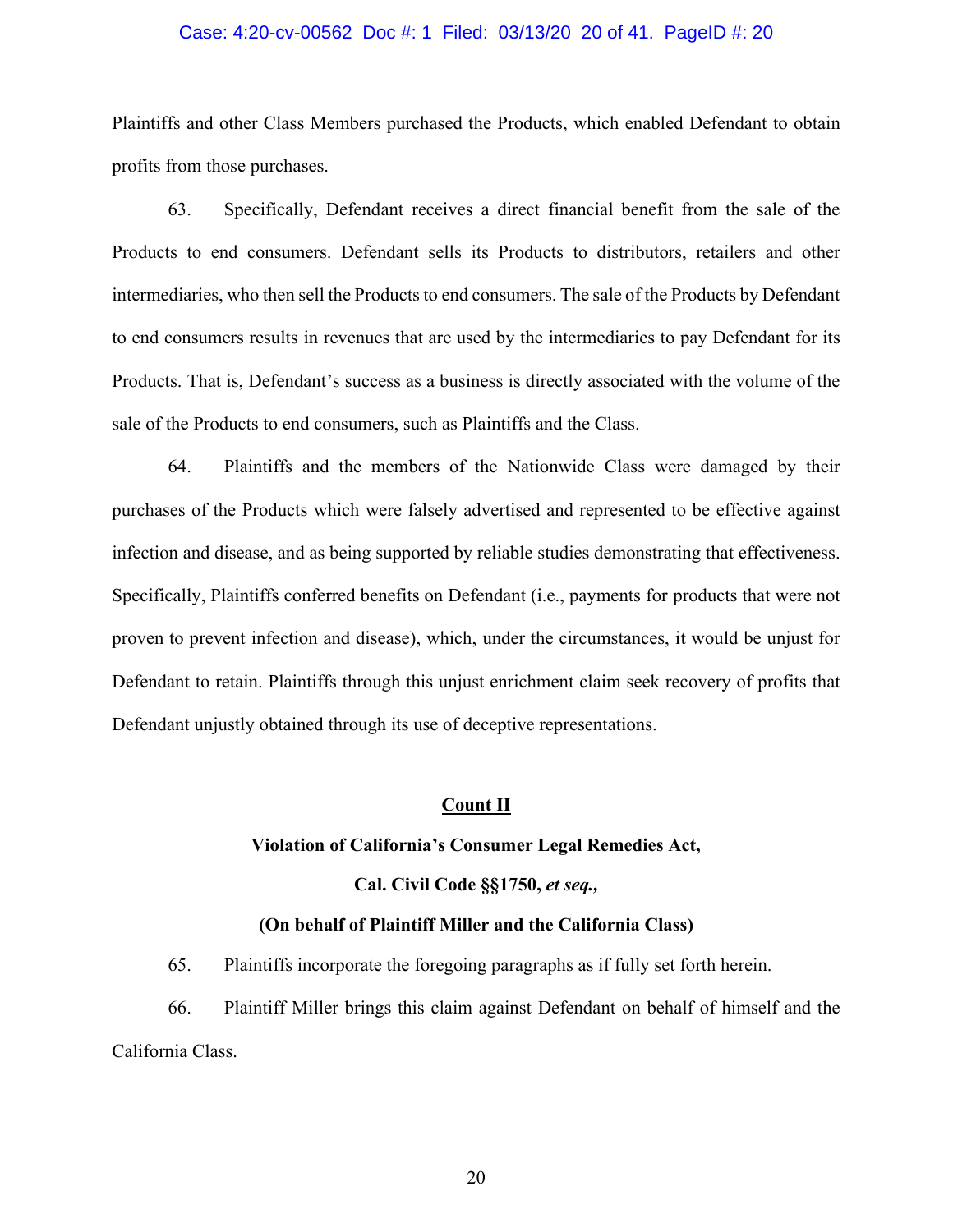## Case: 4:20-cv-00562 Doc #: 1 Filed: 03/13/20 21 of 41. PageID #: 21

67. Plaintiff Miller and each proposed member of the California Class is a "consumer," as that term is defined in California Civil Code section 1761(d).

68. The Products that Plaintiff Miller and the other members of the California Class purchased are "goods," as that term is defined in California Civil Code section 1761(a).

69. Defendant is a "person[]" as that term is defined in California Civil Code section  $1761(c)$ .

70. Plaintiff Miller and each member of the California Class's purchase of any of the various Products constituted a "transaction," as that term is defined in California Civil Code section  $1761(e)$ .

71. Defendant's conduct alleged herein violates the following provisions of California's Consumer Legal Remedies Act (the "CLRA"):

- a) Representing that goods have characteristics, uses, and benefits which they do not have (Cal. Civ. Code  $\S$  1770(a)(5));
- b) Representing that goods are of a particular standard, quality, or grade, if they are of another (Cal. Civ. Code  $\S$  1770(a)(7));
- c) Advertising goods with intent not to sell them as advertised (Cal. Civ. Code §  $1770(a)(9)$ ; and
- d) Representing that the subject of a transaction has been supplied in accordance with a previous representation when it has not (Cal. Civ. Code  $\S 1770$  (a)(16)).

72. Defendant falsely represented and advertised that the Products, which they market

and sell, are effective at preventing infection and disease.

73. Defendant falsely stated or implied that reliable, scientific studies proved that effectiveness even when no such studies existed.

74. Defendant falsely claimed that its product was more concentrated or effective than

competitor brands.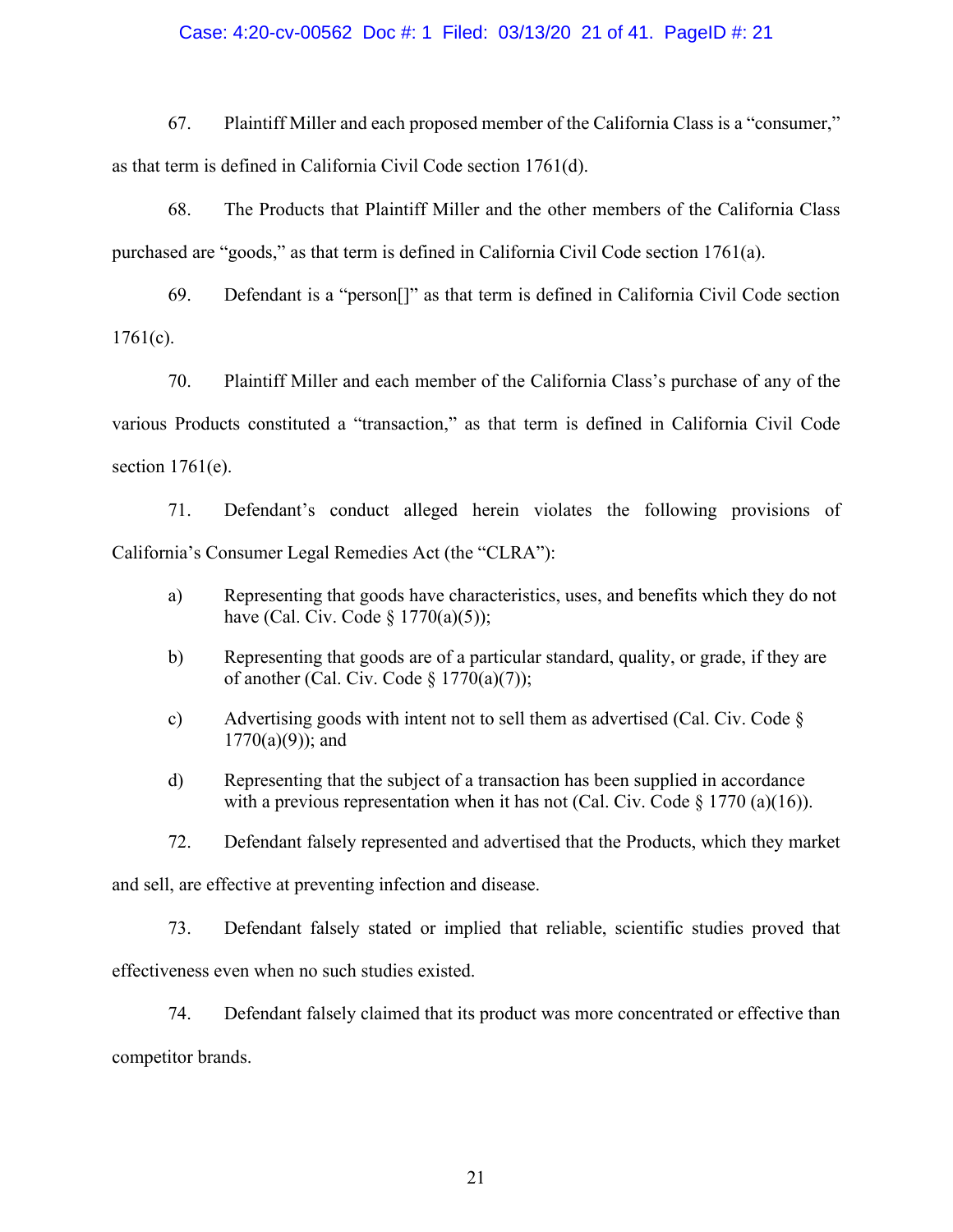#### Case: 4:20-cv-00562 Doc #: 1 Filed: 03/13/20 22 of 41. PageID #: 22

75. Defendant's misrepresentations alleged herein are likely to mislead an ordinary consumer. Plaintiff Miller and the California Class reasonably understood Defendant's representations and omissions to mean that the Products were proven, in reliable studies, to help prevent the spread of infection and disease, and that the Products were more concentrated or effective than competitors.

76. Defendant's misrepresentations and omissions alleged herein were material in that a reasonable person would attach importance to the information and would be induced to act upon the information in making purchase decisions.

77. Plaintiff Miller and the members of the California Class relied upon the Defendant's statements regarding effectiveness and scientific support for those claims. Plaintiff Miller and members of the California Class relied to their detriment on Defendant's misrepresentations in purchasing the Products.

78. Defendant is liable to Plaintiff Miller and the members of the California Class for reasonable attorneys' fees as set forth in the CLRA.

79. Plaintiffs are concurrently filing a declaration, attached as Exhibit A, stating facts demonstrating that this action has been commenced in a county that is the proper place for the trial of this action in accordance Cal. Civ. Code § 1780(d).

# **Count III**

# **Violation of California's False Advertising Law, California Business & Professions Code, §§17500,** *et seq.* **(On behalf of Plaintiff Miller and the California Class)**

80. Plaintiffs incorporate the foregoing paragraphs as if fully set forth herein.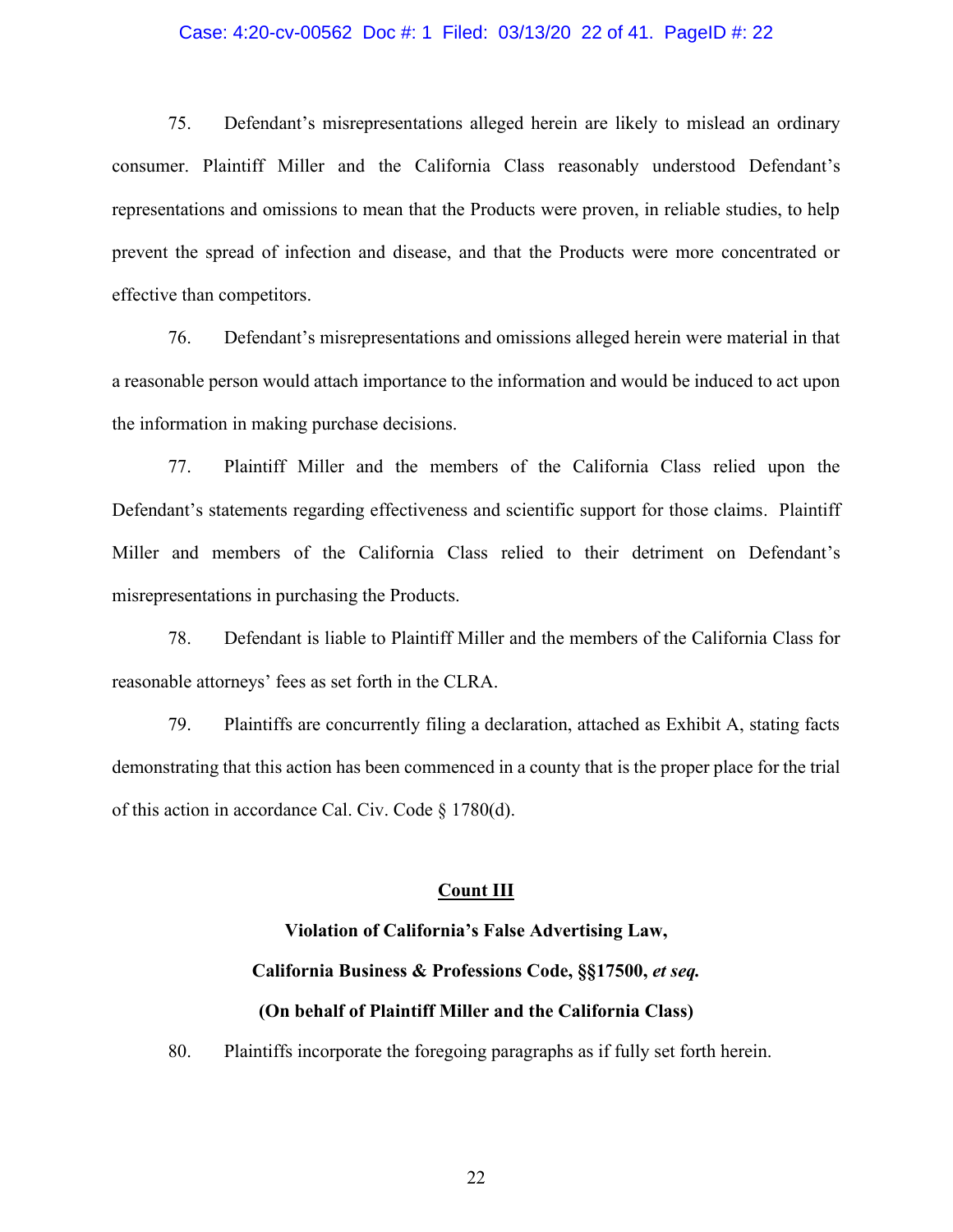### Case: 4:20-cv-00562 Doc #: 1 Filed: 03/13/20 23 of 41. PageID #: 23

81. Plaintiff Miller brings this claim against Defendant on behalf of himself and the California Class.

82. California's False Advertising Law prohibits any statement in connection with the sale of goods "which is untrue or misleading." Cal. Bus. & Prof. Code §17500.

83. Plaintiff Miller, individually and on behalf of the California Class, has standing to pursue this claim because he suffered injury in fact and has lost money or property as a result of Defendant's actions set forth above.

84. Defendant engaged in advertising and marketing to the public and offered for sale the Products in California.

85. Defendant engaged in the advertising and marketing alleged herein with the intent to directly or indirectly induce the sale of the Products to consumers such as Plaintiff Miller and members of the California Class.

86. Defendant's advertising and marketing representations regarding the Products is false, misleading, and deceptive within the definition, meaning and construction of California Business & Professions Code §§ 17500, et seq. (False Advertising Law).

87. Defendant's misrepresentations and omissions alleged herein were the type of misrepresentations that are material, i.e., a reasonable person would attach importance to them and would be induced to act on the information in making purchase decisions.

88. Defendant's misrepresentations and omissions alleged herein are objectively material to a reasonable consumer, and therefore reliance upon such misrepresentations may be presumed as a matter of law.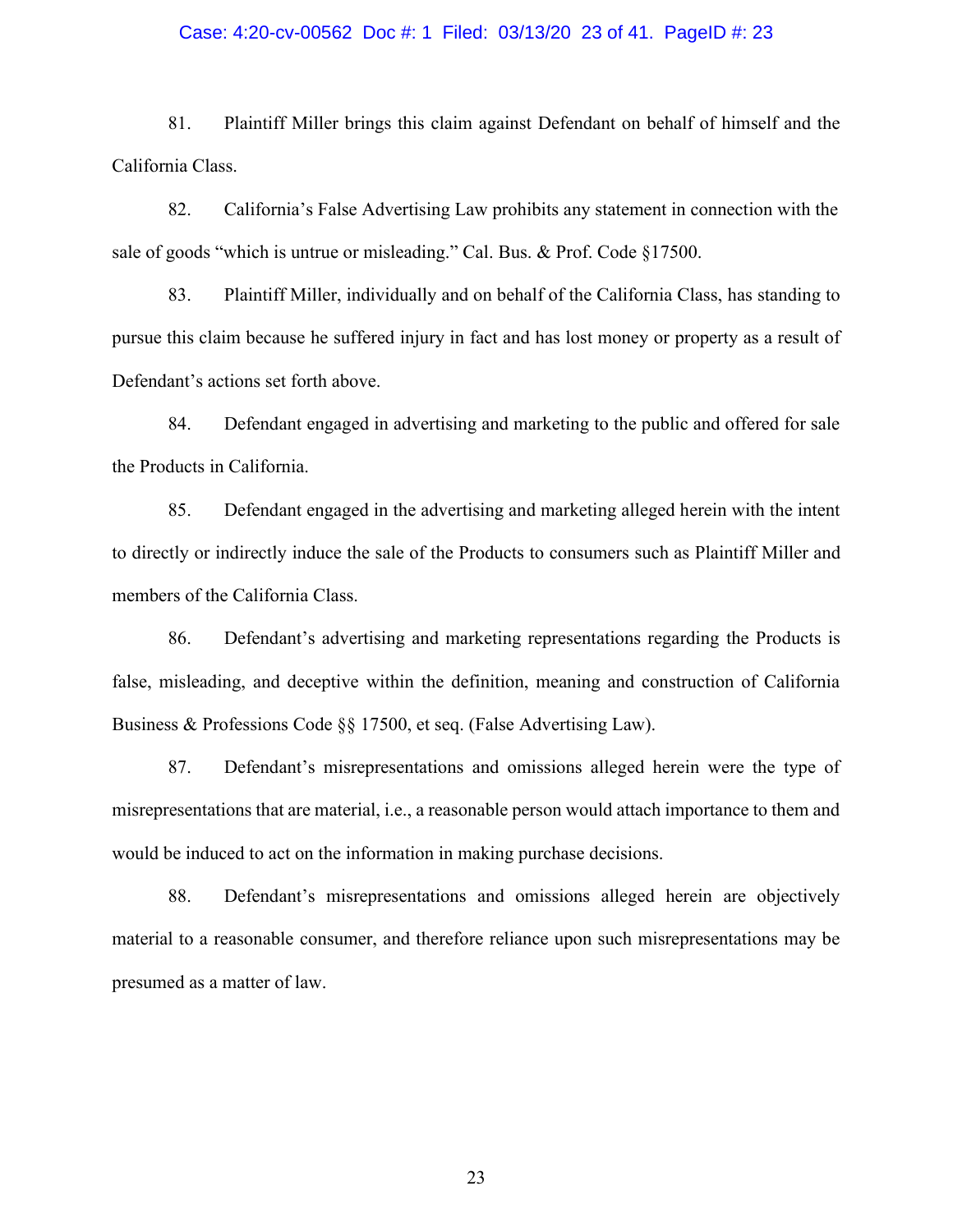#### Case: 4:20-cv-00562 Doc #: 1 Filed: 03/13/20 24 of 41. PageID #: 24

89. At the time it made the misrepresentations and omissions alleged herein, Defendant knew or should have known that they were untrue or misleading and acted in violation of California Business & Professions Code §§ 17500, *et seq*.

90. As a result of Defendant's conduct and actions, Plaintiff Miller and each member of the California Class has been injured and is entitled to relief. Plaintiff Miller and the California Class seek restitution, injunctive relieve, and all other relief permitted under California Business & Professions Code §§ 17500, *et seq*.

91. Plaintiff Miller and each member of the California Class additionally seek attorneys' fees and costs pursuant to California Code of Civil Procedure § 1021.5.

# **Count IV**

# **Violation of California's Unfair Competition Law, California Business & Professions Code §§ 17200,** *et seq.* **(On behalf of Plaintiff Miller and the California Class)**

92. Plaintiffs incorporate the foregoing paragraphs as if fully set forth herein.

93. Plaintiff Miller brings this claim against Defendant on behalf of himself and the California Class.

94. California's Unfair Competition Law ("UCL") prohibits unfair competition, defined as "any unlawful, unfair or fraudulent business act or practice and unfair, deceptive, untrue or misleading advertising and any act prohibited by [California's False Advertising Law, Cal. Bus. & Prof. Code §§ 17500, et seq.]."

95. Plaintiff Miller has standing to pursue this claim because Plaintiff Miller has suffered injury in fact and has lost money or property as a result of Defendant's actions. Plaintiff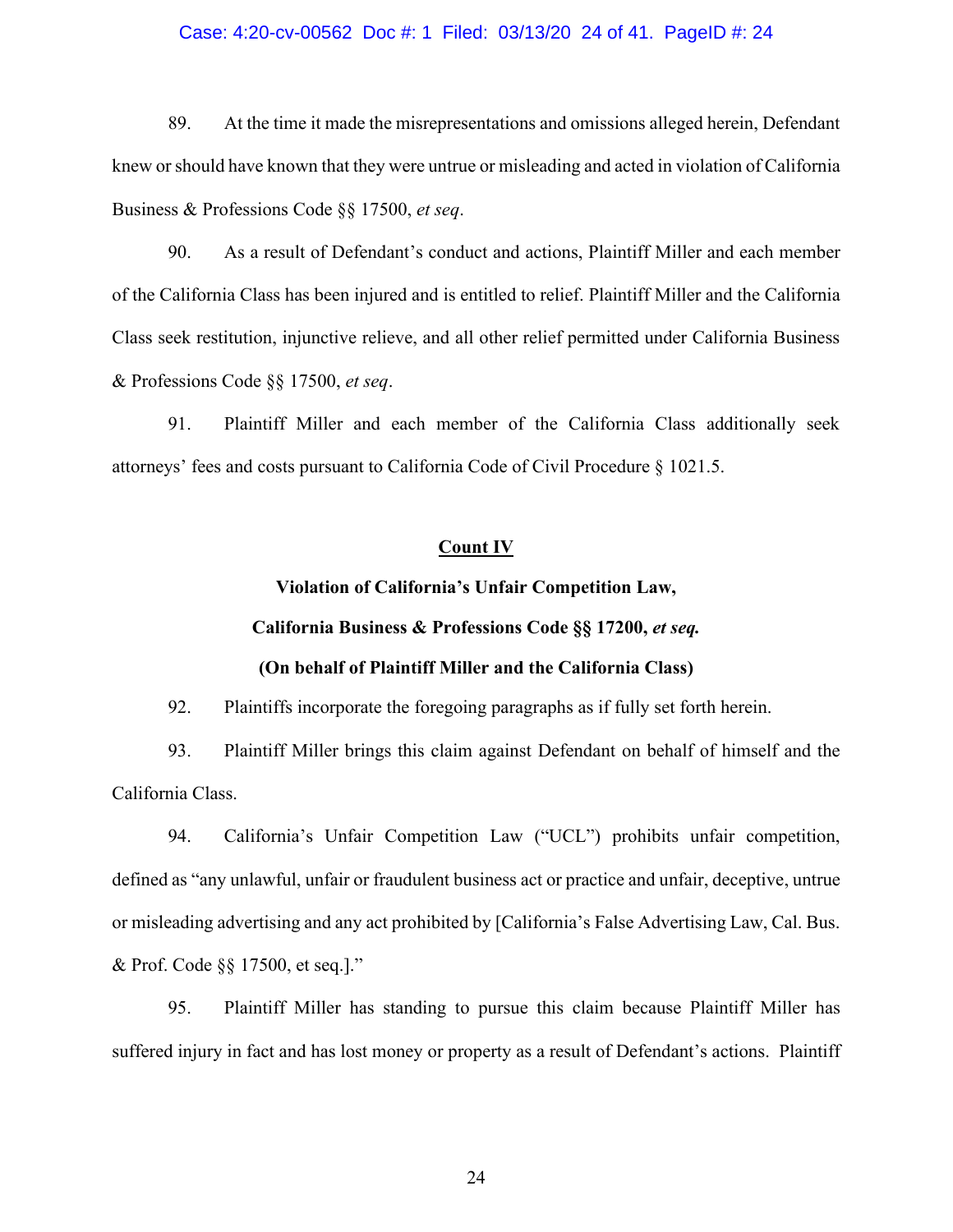#### Case: 4:20-cv-00562 Doc #: 1 Filed: 03/13/20 25 of 41. PageID #: 25

Miller would not have purchased the Products, or would have paid less for them, had Defendant not engaged in unlawful, deceptive and/or unfair business practices as set forth herein.

96. Defendant's actions and conduct as alleged in this Class Action Complaint constitute an "unlawful" practice within the definition, meaning, and construction of California's UCL because Defendant violated California's False Advertising Law (Bus. & Prof. Code §§ 17500, *et seq*.) and the CLRA (Civ. Code §§ 1750, *et seq*.).

97. Defendant's actions and conduct as alleged herein also constitute an "unlawful" practice within the definition, meaning, and construction of California's UCL because Defendant violated California's Sherman Law, Cal. Health & Safety Code §§ 109925 by selling the Products as "new drugs" "intended for the diagnosis, cure, mitigation, treatment, or prevention of disease" that were not approved by the California Department of Human Services or the FDA, and by marketing the Products by using unsubstantiated claims.

98. Defendant's actions and conduct as alleged in this Complaint constitute an "unfair" practice within the definition, meaning, and construction of California's UCL because they offend established public policy and/or are immoral, unethical, oppressive, unscrupulous, and/or substantially injurious to their customers. The harm caused by Defendant's wrongful conduct outweighs any utility of such conduct and has caused—and will continue to cause—substantial injury to Plaintiff Miller and the California Class. Additionally, Defendant's conduct is "unfair" because it violated the legislatively declared policies in California's False Advertising Law (Bus. & Prof. Code §§ 17500, *et seq*.) and the CLRA (Civ. Code §§ 1750, *et seq*.).

99. Defendant's actions as alleged in this Complaint constitute a "fraudulent" practice within the definition, meaning, and construction, of California's UCL because Defendant's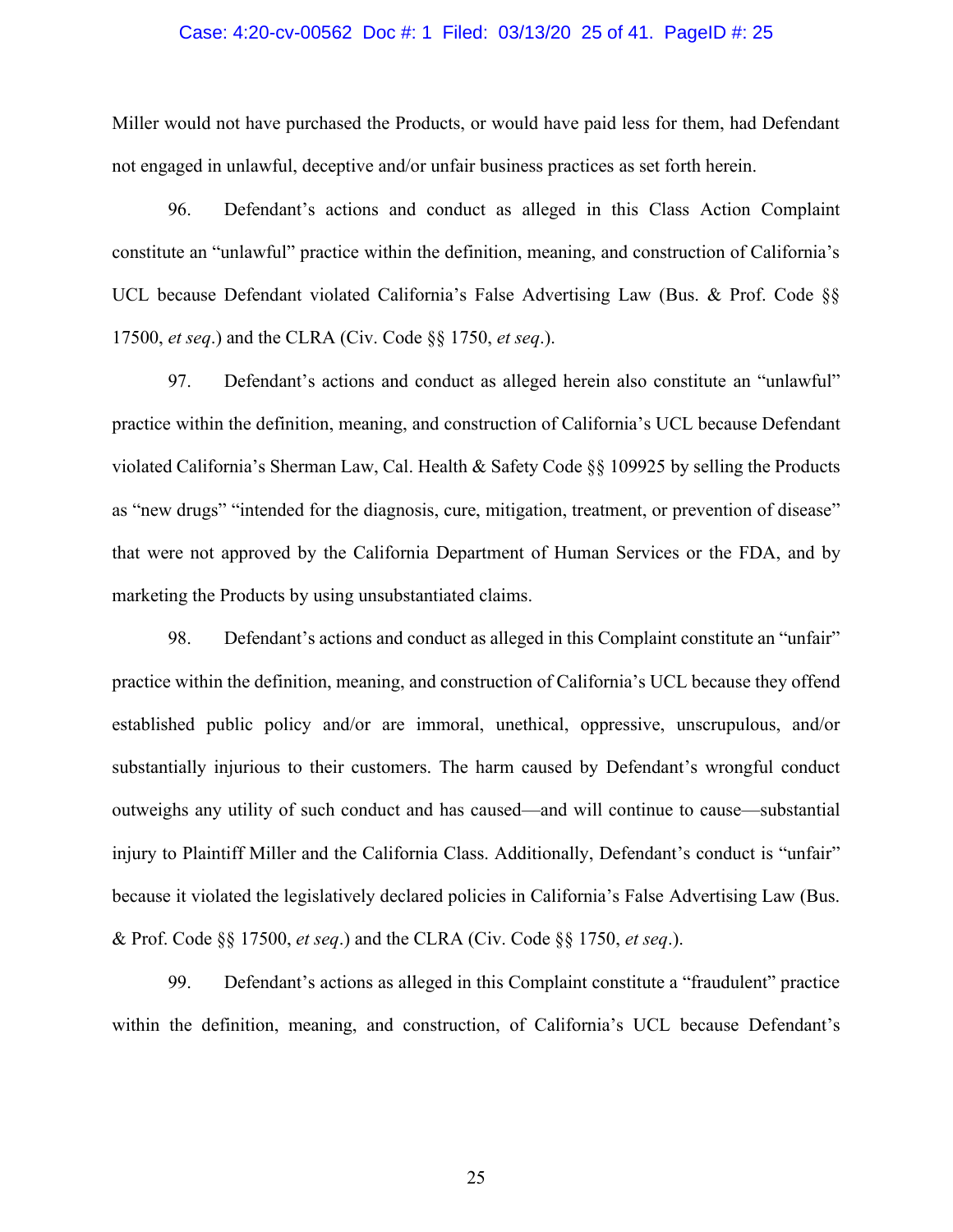#### Case: 4:20-cv-00562 Doc #: 1 Filed: 03/13/20 26 of 41. PageID #: 26

representations that the Products were effective against infection and disease, and that reliable studies proved that claim, are false and likely to deceive the public.

100. As a result of Defendant's "unlawful," "fraudulent," and "unfair" conduct, Plaintiff Miller and members of the California Class paid inflated prices for the Products, insofar as the products they purchased were worth substantially less than the products promised by Defendant, and Plaintiff Miller and members of the California Class did not obtain the characteristics and specifications of the Products promised by Defendant. Defendant's conduct directly and proximately caused Plaintiff Miller and the California Class actual monetary damages in the form of the price paid for the Products.

101. The injuries, damages, and harm caused to Plaintiff Miller and the California Class by Defendant's unfair conduct are not outweighed by any countervailing benefits to consumers or competition, and the injury is one that consumers themselves could not reasonably have avoided. Defendant knew or had reason to know that Plaintiff Miller and the California Class could not have reasonably known or discovered that there are no reliable studies showing that the Products are effective against infection or disease. Had Defendant not claimed that the Products were effective against infection or disease (or admitted that no reliable studies proved that effectiveness), Plaintiff Miller and the California Class would not have purchased the Products or would have paid less for them.

102. Defendant's wrongful business practices alleged herein constitute a continuing course of unfair competition because Defendant markets and sells its products in a manner that offends public policy and/or in a fashion that is immoral, unethical, oppressive, unscrupulous, and/or substantially injurious to its customers. In accordance with California Business  $\&$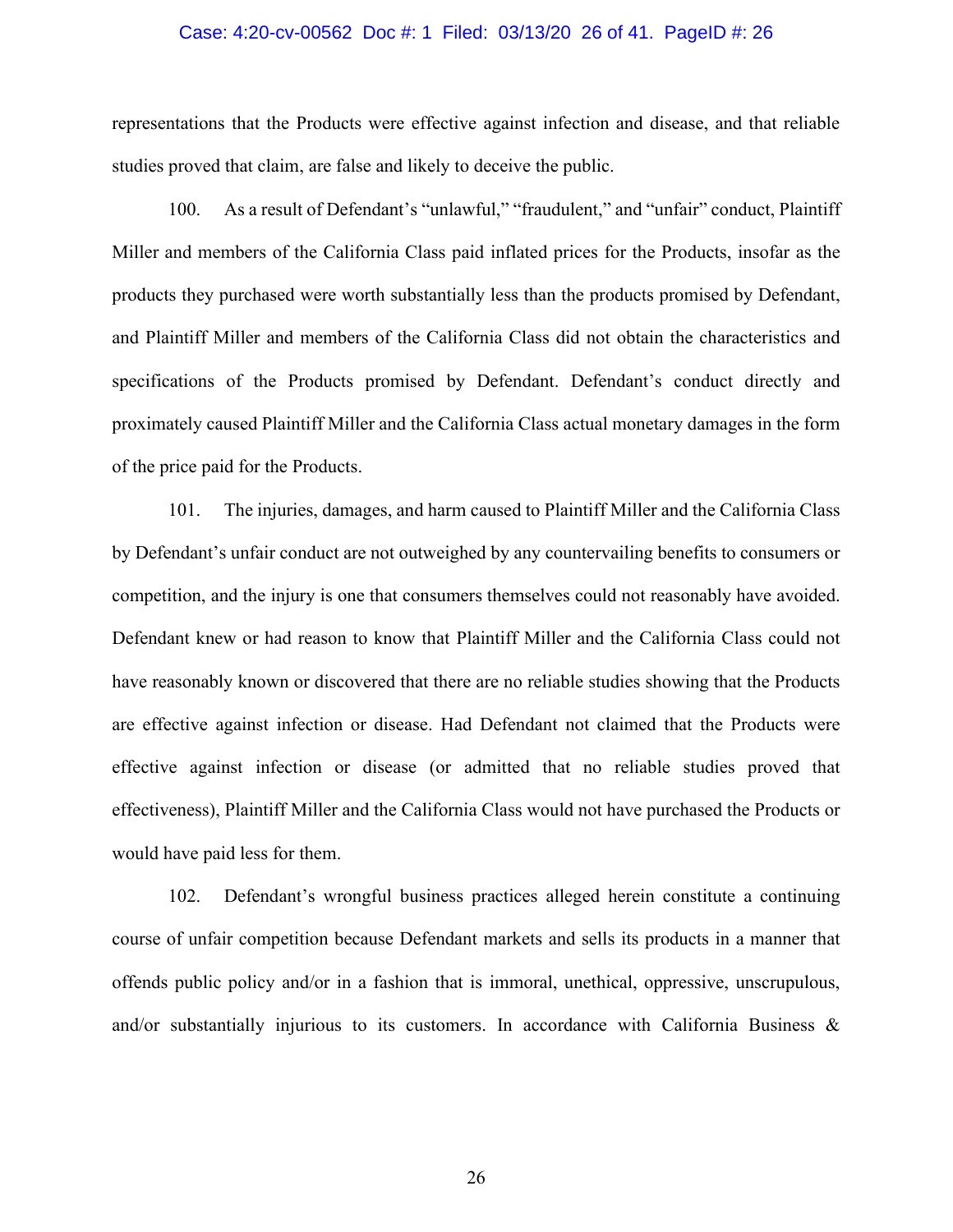### Case: 4:20-cv-00562 Doc #: 1 Filed: 03/13/20 27 of 41. PageID #: 27

Professions Code § 17203, Miller and the California Class seek an order enjoining Defendant from continuing to conduct business through fraudulent or unlawful acts and practices.

103. Plaintiff Miller and the California Class also seek an order requiring Defendant to make full restitution of all moneys it has wrongfully obtained from Plaintiff Miller and the California Class, along with all other relief permitted under the UCL.

104. Plaintiff Miller and each member of the California Class additionally seek attorneys' fees and costs pursuant to California Code of Civil Procedure § 1021.5.

# **Count V**

### **Breach of Express Warranty**

## **Cal. Com. Code § 2104(1)** *et seq.*

# **(On behalf of Plaintiff Miller and the California Class)**

105. Plaintiffs incorporate the foregoing paragraphs as if fully set forth herein.

106. Miller brings this claim individually and on behalf of the California Class.

107. Defendant is and was at all relevant times a "seller" under Cal. Com. Code §  $2103(1)(d)$  and a "merchant" under Cal. Com. Code § 2104(1).

108. The Products are and were at all relevant times "goods" within the meaning of Cal. Com. Code § 2105(1).

109. In connection with the purchase of each of its Products, Defendant expressly warranted that the Products help prevent infection as well as diseases like the flu and the common cold, including by warranting that "Purell Advanced Hand Sanitizer kills 99.99% of illness causing germs."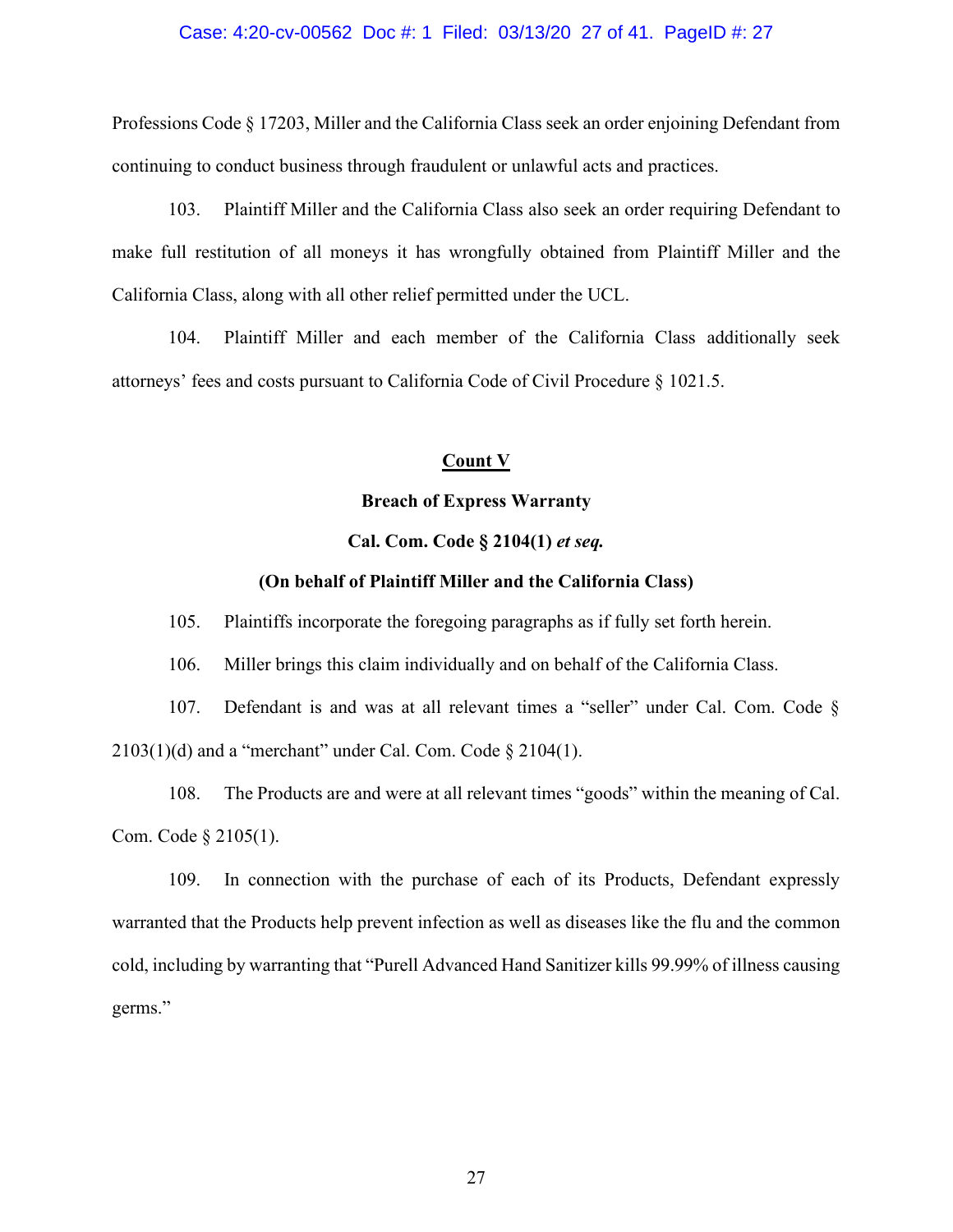#### Case: 4:20-cv-00562 Doc #: 1 Filed: 03/13/20 28 of 41. PageID #: 28

110. Defendant's warranties regarding the Products ability to prevent infection and diseases and to kill 99.99% of illness causing germs formed a basis of the bargain when Plaintiff Miller and the California Class purchased the Products.

111. Defendant breached its express warranties insofar as the Products are not in fact proven to prevent infection and diseases and to kill 99.99% of illness causing germs.

112. Defendant received notice of its breach via the FDA Warning Letter and other consumer complaints filed against it, including the present Complaint and similar legal actions, and therefore has actual knowledge of its breaches of express warranty.

113. As a direct and proximate result of Defendant's breaches of express warranty, Miller and the California Class have been damaged in an amount to be proven at trial.

# **Count VI**

## **Violation of the Michigan Consumer Protection Act,**

# **Michigan Comp. Laws Ann. § 445.901** *et seq.*

# **(On Behalf of McDaniel and the Michigan Class)**

114. Plaintiffs incorporate the foregoing paragraphs as if fully set forth herein.

115. Plaintiff McDaniel brings this claim against Defendant on behalf of himself and the Michigan Class.

116. Defendant has engaged in deceptive, unfair, fraudulent and/or misleading commercial practices in the advertising, promotion, marketing, distribution and sale of the Products. In doing so, Defendant has engaged in unfair and deceptive acts or practices in the conduct of trade or commerce, in violation of Michigan Comp. Laws Ann. § 445.903 —otherwise known as the "Michigan Consumer Protection Act."

117. Specifically, Section 903 of the Act provides in relevant part as follows: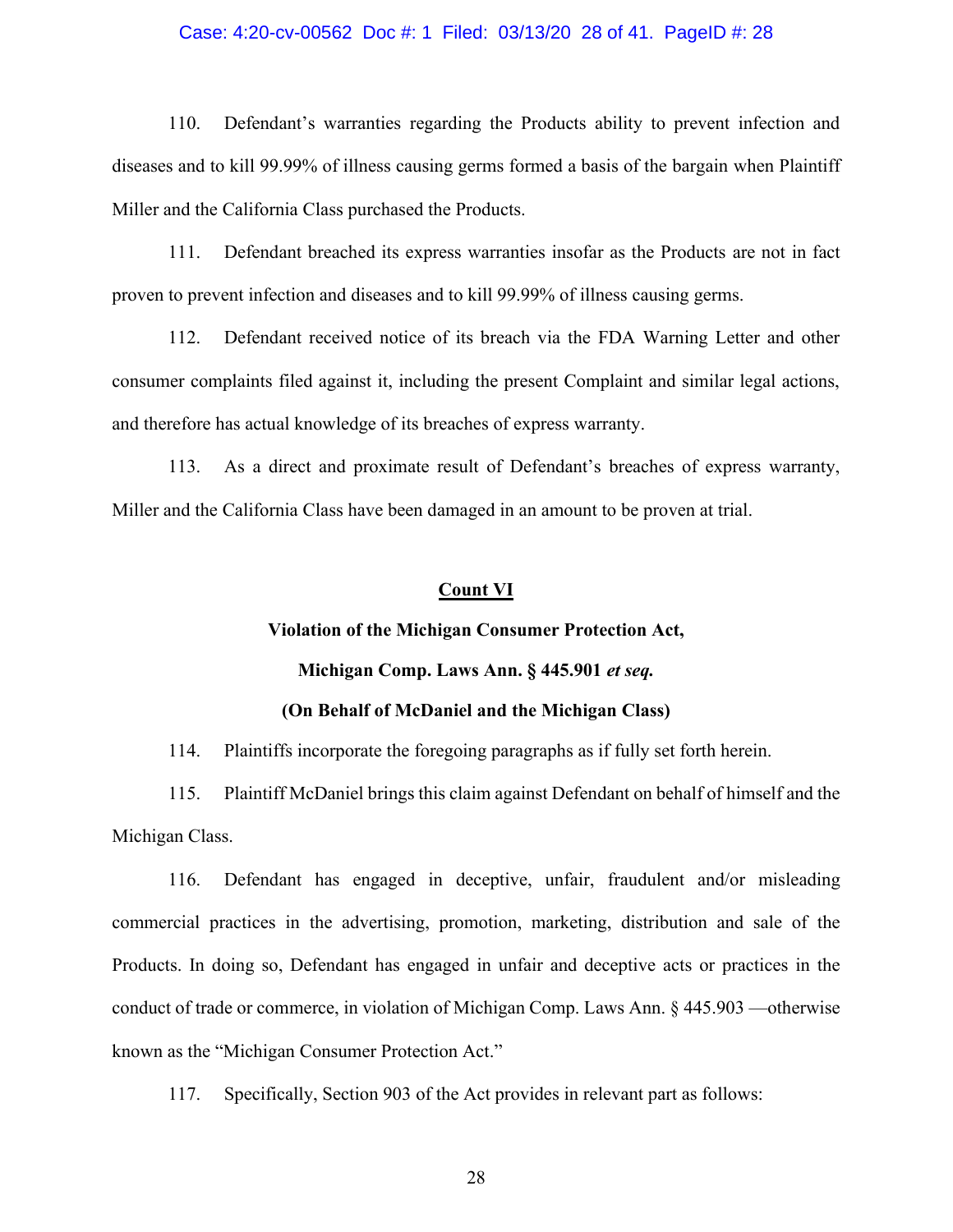Unfair, unconscionable, or deceptive methods, acts, or practices in the conduct of trade or commerce are unlawful and are defined as follows: \*\*\* (e) Representing that goods or services are of a particular standard, quality, or grade, or that goods are of a particular style or model, if they are of another. \*\*\* (g) Advertising or representing goods or services with intent not to dispose of those goods or services as advertised or represented. \*\*\* (s) Failing to reveal a material fact, the omission of which tends to mislead or deceive the consumer, and which fact could not reasonably be known by the consumer. \*\*\* (bb) Making a representation of fact or statement of fact material to the transaction such that a person reasonably believes the represented or suggested state of affairs to be other than it actually is. \*\*\* (cc) Failing to reveal facts that are material to the transaction in light of representations of fact made in a positive manner.

118. The Michigan Consumer Protection Act applies to all claims of the members of the

Michigan Class because the conduct which constitutes violations of that Act by Defendant occurred within the state of Michigan.

119. Plaintiff McDaniel and members of the Michigan Class, as purchasers of the Products, are consumers within the meaning of the Michigan Consumer Protection Act because Defendant's business practices involve trade or commerce, are addressed to the market generally, and otherwise implicate consumer protection concerns.

120. Defendant represented that the Products had characteristics, uses, benefits, or qualities that they did not have—specifically, that they were effective in preventing infection and disease and that reliable studies proved that claim.

121. Defendant misled consumers by stating, in advertising and on the Products' labels, that the Products were effective at preventing infection and disease and that reliable studies confirmed that effectiveness. Defendant owed a duty to disclose that the claims were not supported by reliable studies to make their continued use of various claims not misleading.

122. In its advertising, promotion, and marketing of the Products, Defendant misrepresented material facts to, and omitted material facts from, Plaintiff McDaniel and other members of the Michigan Class with respect to the formulation and effectiveness of the Products.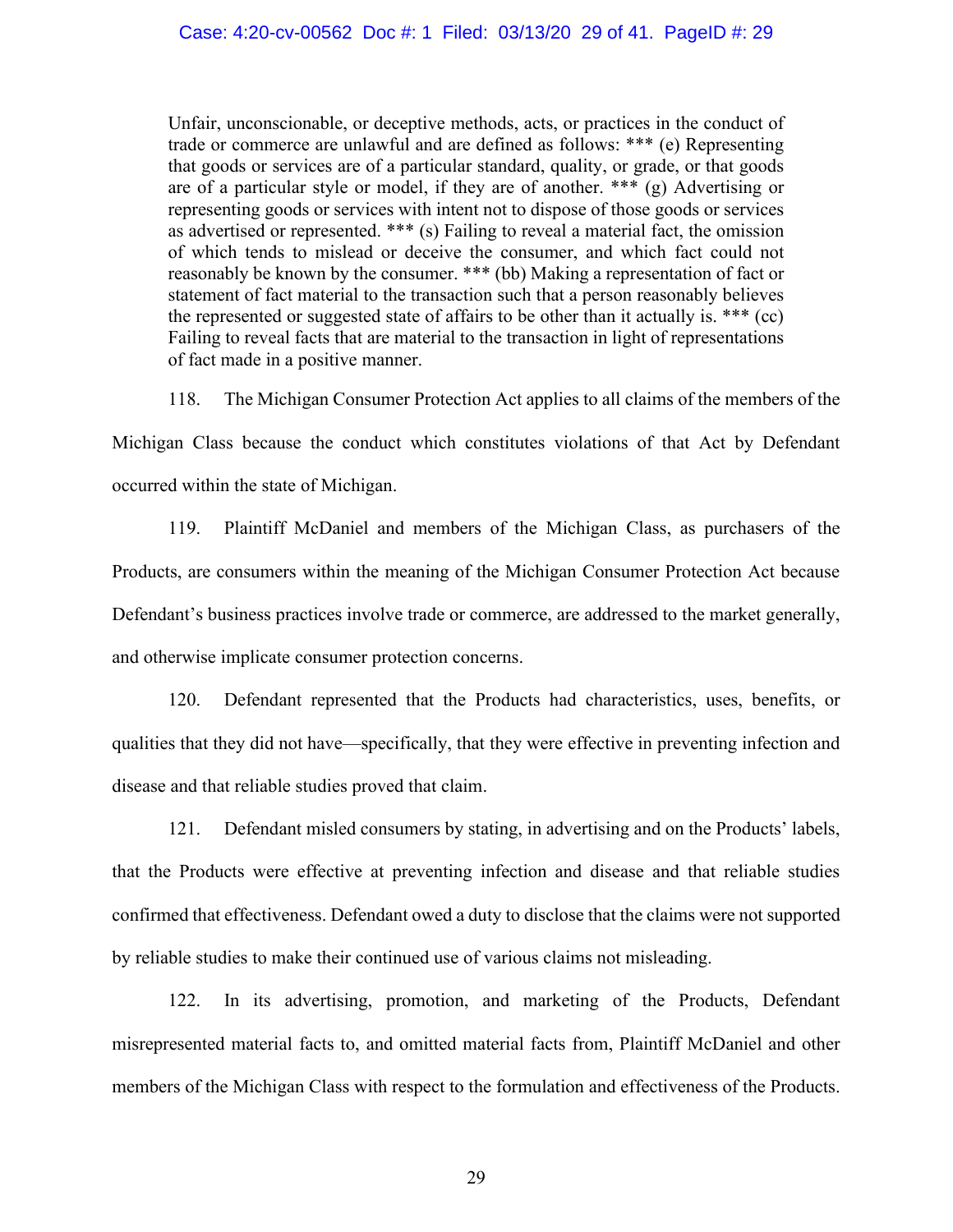### Case: 4:20-cv-00562 Doc #: 1 Filed: 03/13/20 30 of 41. PageID #: 30

123. Defendant's practices, as detailed herein, violated the Michigan Consumer Protection Act.

124. Plaintiff McDaniel and members of the Michigan Class relied upon the claims made by Defendant regarding the Products, and were misled into believing the Products were effective against infection and disease, and that reliable studies confirmed that effectiveness. Defendant intended that Plaintiff McDaniel and the members of the Michigan Class would rely on the deception by purchasing the Products, unaware of the material fact that no reliable studies had confirmed any of the claims regarding the Products' effectiveness against infection and disease. Members of the Michigan Class may be presumed to have relied upon the representation that the Products were effective against infection and disease, and that reliable studies confirmed that effectiveness.

125. Plaintiff McDaniel and members of the Michigan Class were entitled to know that the Defendant's claims about the Products' effectiveness was not supported by reliable studies, as that fact would be material in a consumer's purchasing decision.

126. Plaintiff McDaniel and members of the Michigan Class would not have purchased the Products had Defendant represented otherwise.

127. As a direct and proximate result of Defendant's violations of the Michigan Consumer Protection Act, Plaintiff McDaniel and other members of the Michigan Class have suffered ascertainable losses, which include but are not limited to, the costs they incurred paying for a product which was not the one that had been represented to them, and that the product they received (a product unproven in its effectiveness against infection and disease) was less valuable than the product represented to them (a product proven in its effectiveness against infection and disease). Accordingly, Plaintiff McDaniel and other members of the Michigan Class were harmed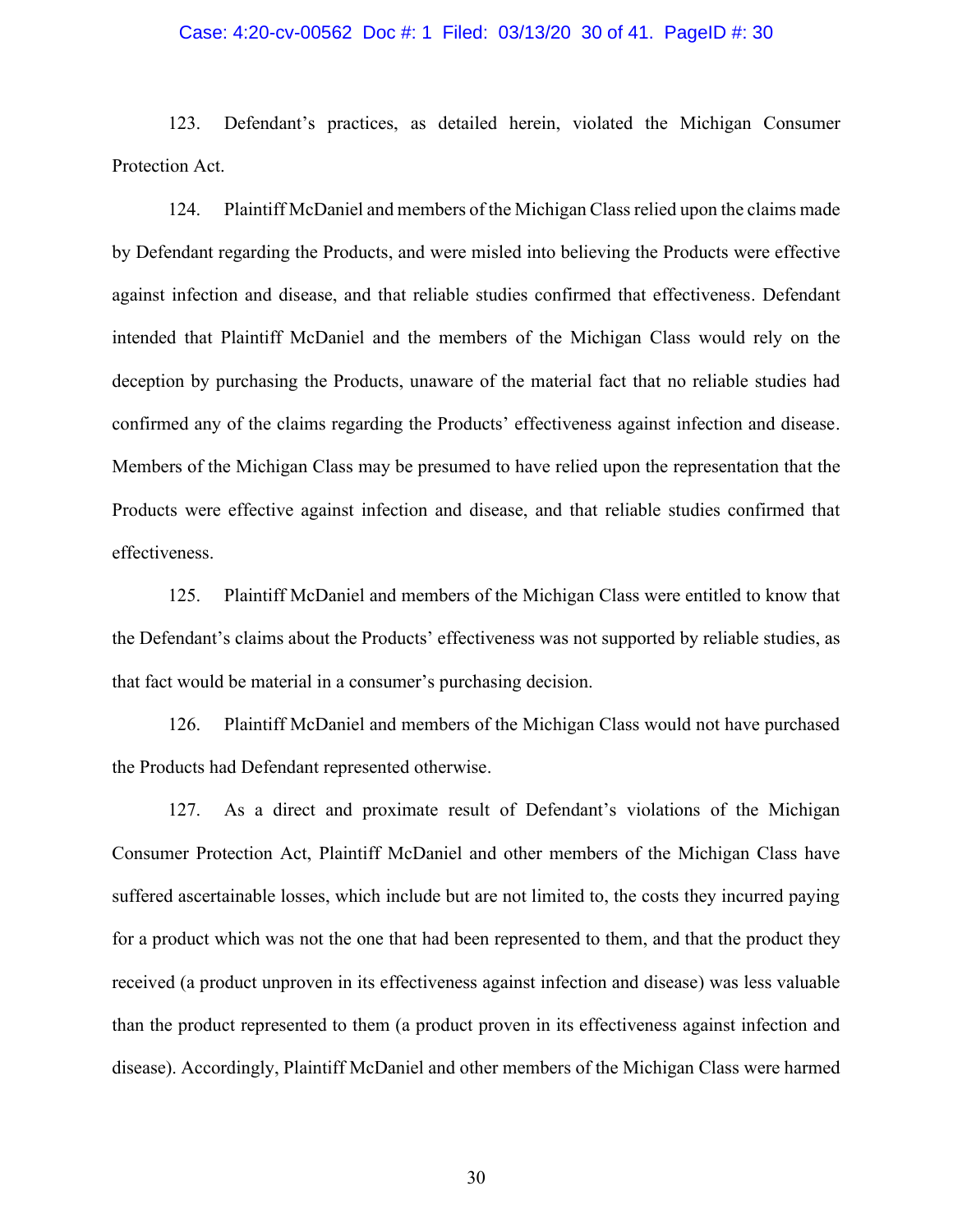by, and Defendant is liable for, Defendant's actions in violation of the Michigan Consumer Protection Act.

# **Count VII**

# **Breach of Express Warranty**

# **Mich. Comp. Laws § 440.2104(1)** *et seq.*

# **(On behalf of Plaintiff McDaniel and the Michigan Class)**

128. Plaintiffs incorporate the foregoing paragraphs as if fully set forth herein.

129. Plaintiff McDaniel brings this claim individually and on behalf of the Michigan Class.

130. Defendant is and was at all relevant times a "seller" under Mich. Comp. Laws § 440.2103(1)(c) and a "merchant" under Mich. Comp. Laws § 440.2104(1)

131. The Products are and were at all relevant times "goods" within the meaning of Mich. Comp. Laws  $§$  440.2105(1).

132. In connection with the purchase of each of its Products, Defendant expressly warranted that the Products help prevent infection as well as diseases like the flu and the common cold, including by warranting that "Purell Advanced Hand Sanitizer kills 99.99% of illness causing germs."

133. Defendant's warranties regarding the Products ability to prevent infection and diseases and to kill 99.99% of illness causing germs formed a basis of the bargain when Plaintiff McDaniel and the Michigan Class purchased the Products.

134. Defendant breached its express warranties insofar as the Products are not in fact proven to prevent infection and diseases and to kill 99.99% of illness causing germs.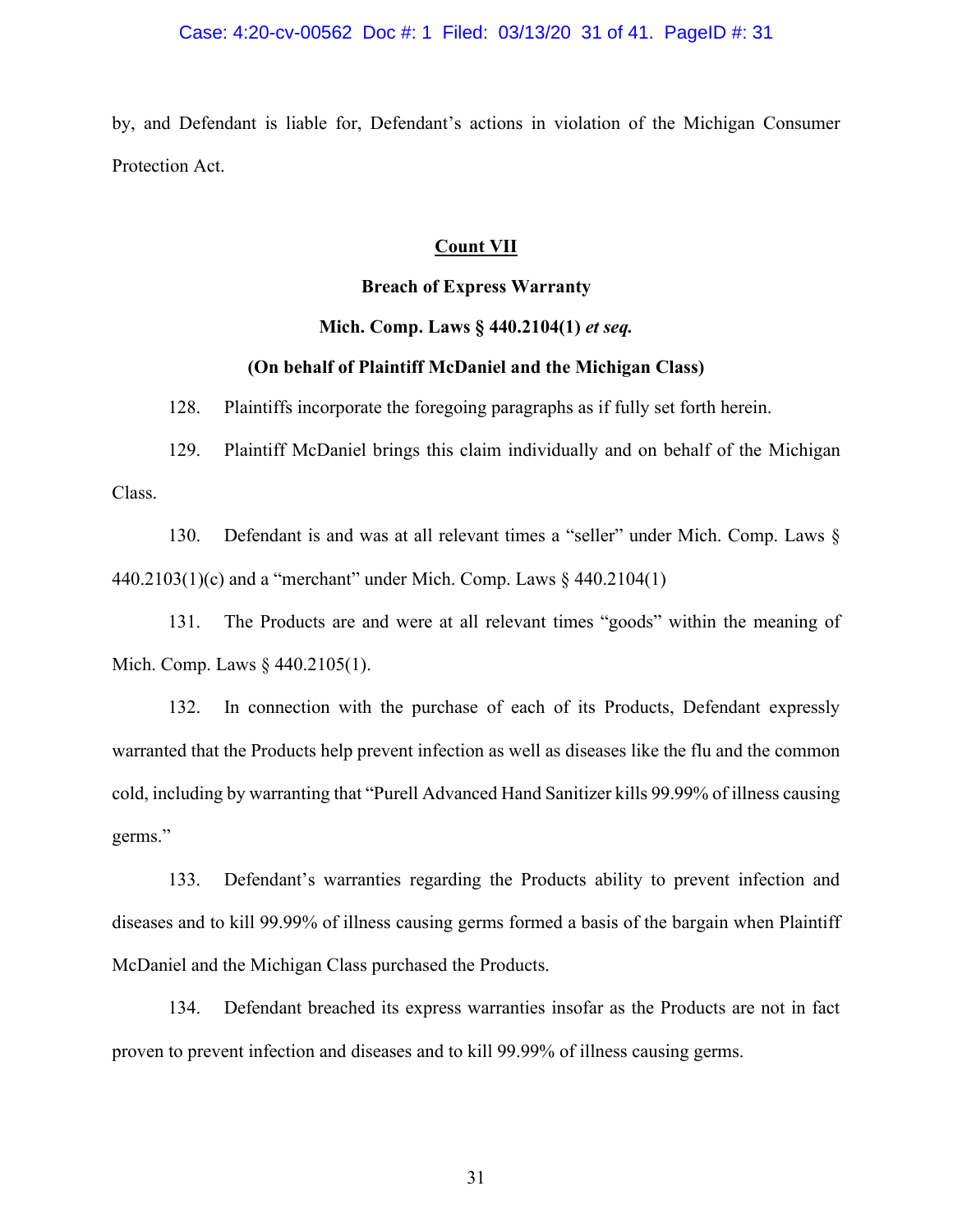#### Case: 4:20-cv-00562 Doc #: 1 Filed: 03/13/20 32 of 41. PageID #: 32

135. Defendant was provided with notice of its breach via the FDA Warning Letter and other consumer complaints filed against it, including the present Complaint and similar legal actions, and therefore has actual knowledge of its breaches of express warranty.

136. As a direct and proximate result of Defendant's breaches of express warranty, Plaintiff McDaniel and the Michigan Class have been damaged in an amount to be proven at trial.

## **Count VIII**

# **Breach of Express Warranty, Massachusetts Law (On behalf of Plaintiff Downing and the Massachusetts Class)**

137. Plaintiffs incorporate the foregoing paragraphs as if fully set forth herein.

138. Plaintiff Downing brings this claim against Defendant on behalf of himself and the Massachusetts Class.

139. Defendant provided an express warranty to Plaintiff Downing and the Massachusetts Class at the time of sale.

140. The express warranty provided that the Products help prevent infection as well as diseases like the flu and the common cold, including by warranting that "Purell Advanced Hand Sanitizer kills 99.99% of illness causing germs."

141. Defendant breached its express warranties insofar as the Products are not in fact proven to be able to prevent infection and diseases and to kill 99.99% of illness causing germs.

142. As a direct and proximate result of Defendant's breaches of express warranty, Plaintiff Downing and the Massachusetts Class have been damaged in an amount to be proven at trial.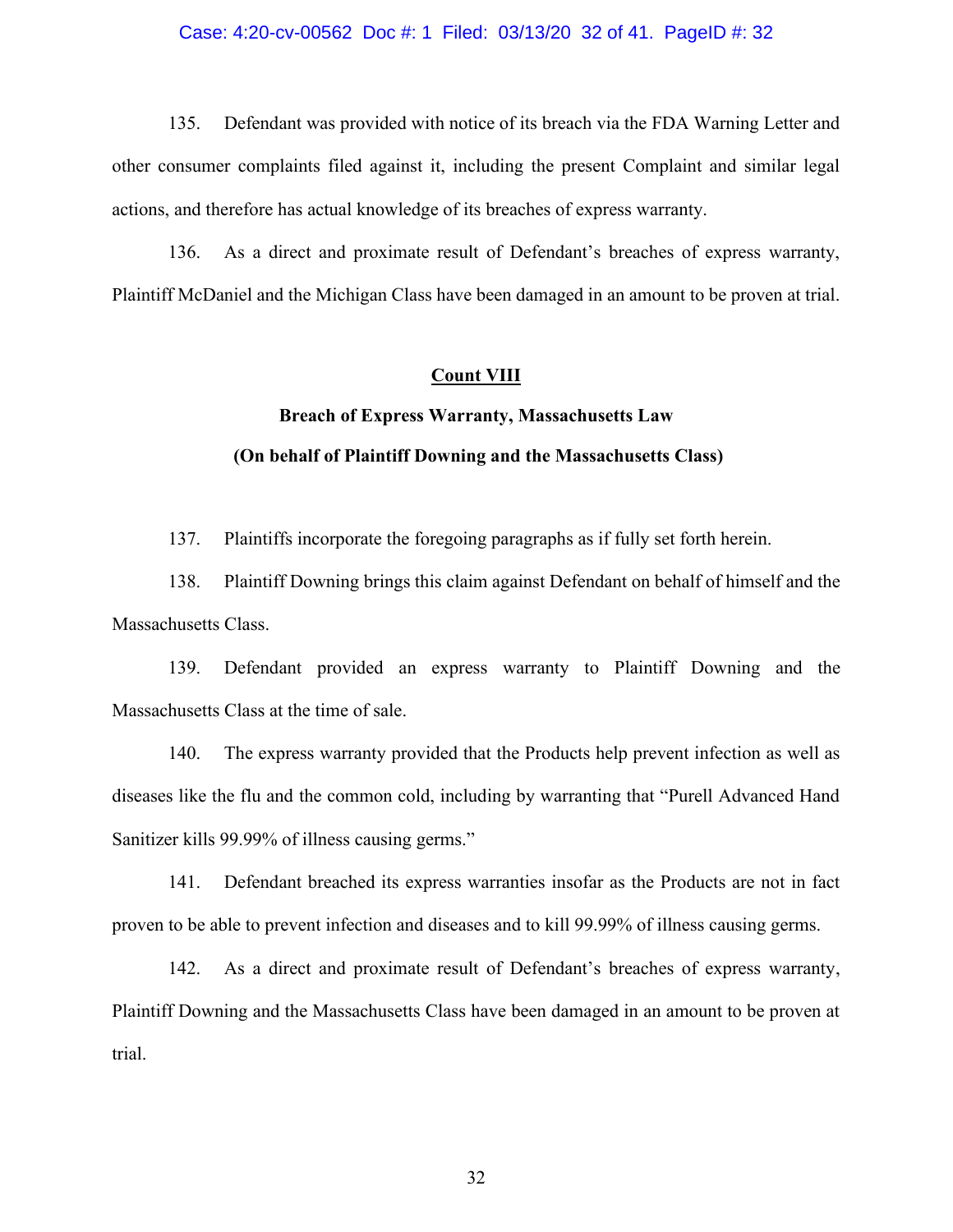# **Count IX**

# **Violation of the Oregon Unlawful Trade Practices Law, Or. Rev. Stat. §§ 646.605** *et seq***. (On behalf of Plaintiff Wilder and the Oregon Class)**

143. Plaintiffs incorporate the foregoing paragraphs as if fully set forth herein.

144. Plaintiff Wilder brings this claim against Defendant on behalf of himself and the Oregon Class.

145. Plaintiff, the Oregon Class and Defendant are "persons" under Or. Rev. Stat. § 646.605(4).

146. Defendant is engaged in "trade" or "commerce under Or. Rev. Stat. § 646.605(8).

147. The Oregon Unfair Trade Practices Act ("Oregon UTPA") prohibits unfair or deceptive acts conduct in trade or commerce. Or. Rev. Stat. § 646.608.

148. Defendant has engaged in deceptive, unfair, fraudulent and/or misleading commercial practices in the advertising, promotion, marketing, distribution and selling of the Products in violation of the Oregon UTPA.

149. Defendant falsely represented and advertised that the Products were effective and preventing the spread of infection and disease and that reliable studies confirmed that effectiveness.

150. Defendant misled consumers by continuing to make those effectiveness claims and failing to disclose to consumers such as Plaintiff Wilder and the Oregon Class that no reliable studies confirmed that effectiveness. Defendant owed a duty to disclose the fact that no reliable studies confirmed the Products' effectiveness in preventing infection and disease, a fact which Defendant knew but did not disclose.

151. Defendant's conduct was objectively deceptive, and had the capacity to deceive reasonable consumers under the circumstances. The fact that the Products Defendant marketed and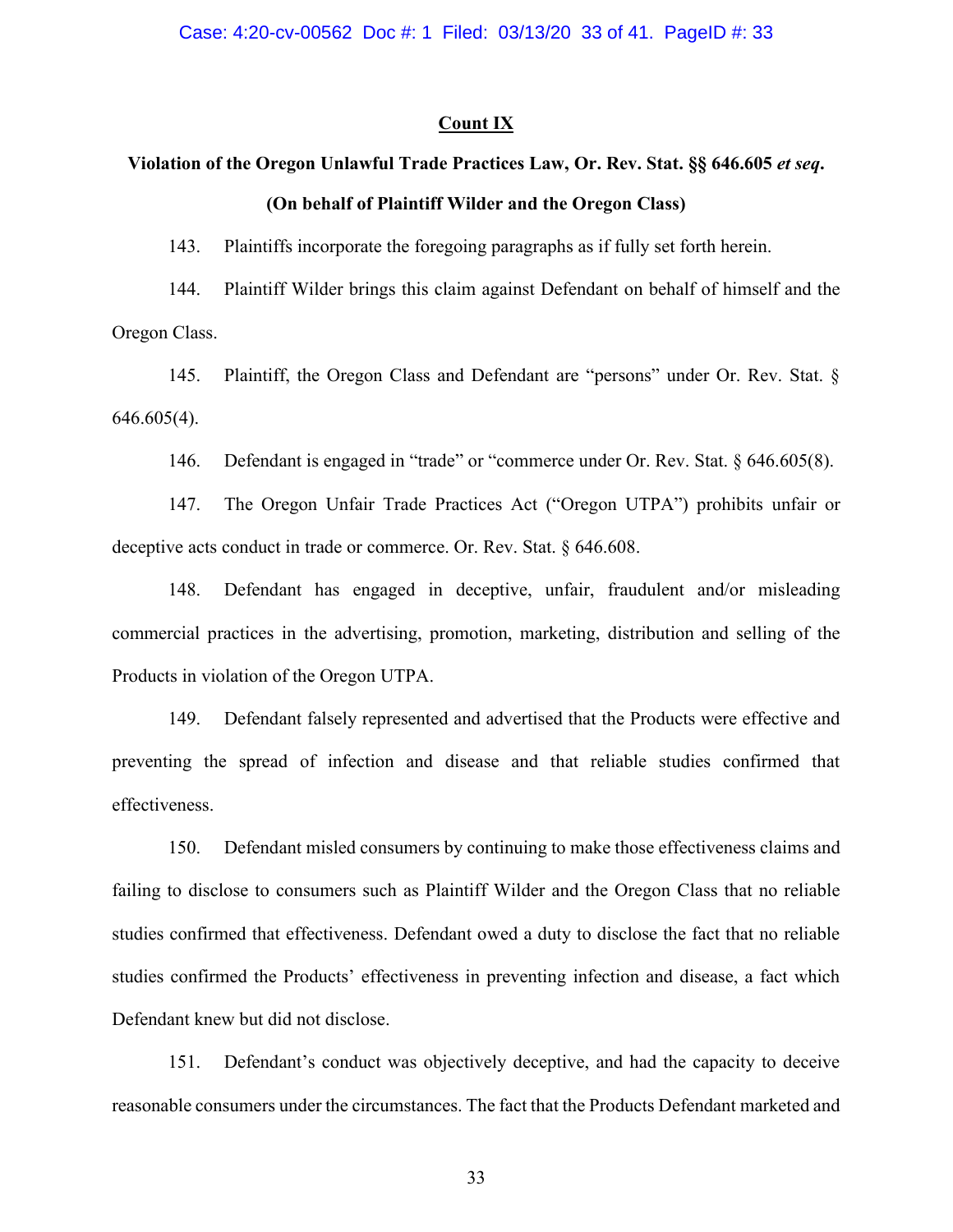#### Case: 4:20-cv-00562 Doc #: 1 Filed: 03/13/20 34 of 41. PageID #: 34

sold were not proven in a reliable study to be effective against disease and infection was a material fact to which a reasonable consumer would attach importance at the time of purchase.

152. Defendant intentionally and knowingly misrepresented material facts regarding the Products with the intent to mislead Plaintiff Wilder and the Oregon Class members.

153. Defendant knew or should have known that its conduct violated the Oregon UTPA.

154. Defendant's unfair or deceptive acts or practices were likely to and did in fact deceive reasonable consumers, including Plaintiff Wilder and the Oregon Class members.

155. Plaintiff Wilder and the Oregon Class members suffered ascertainable loss and actual damages as a direct and proximate result of Defendant's misrepresentations and its concealment of and failure to disclose material information. Plaintiff Wilder and the Oregon Class members who purchased the Products would not have purchased them or would have paid significantly less for them if they had known that the Products were not proven to prevent or reduce illness.

156. Defendant had an ongoing duty to Plaintiff Wilder and the Oregon Class to refrain from unfair and deceptive practices under the Oregon UTPA.

157. Defendant's violations present a continuing risk to Plaintiff Wilder, the Oregon Class and the general public. Defendant's unlawful acts and practices complained of herein affect the public interest.

158. Pursuant to Or. Rev. Stat. § 646.638, Plaintiff Wilder and the Oregon Class seek an order enjoining Defendant's unfair and/or deceptive acts or practices, damages, punitive damages, and attorneys' fees, costs, and any other just and proper relief available under the Oregon UTPA.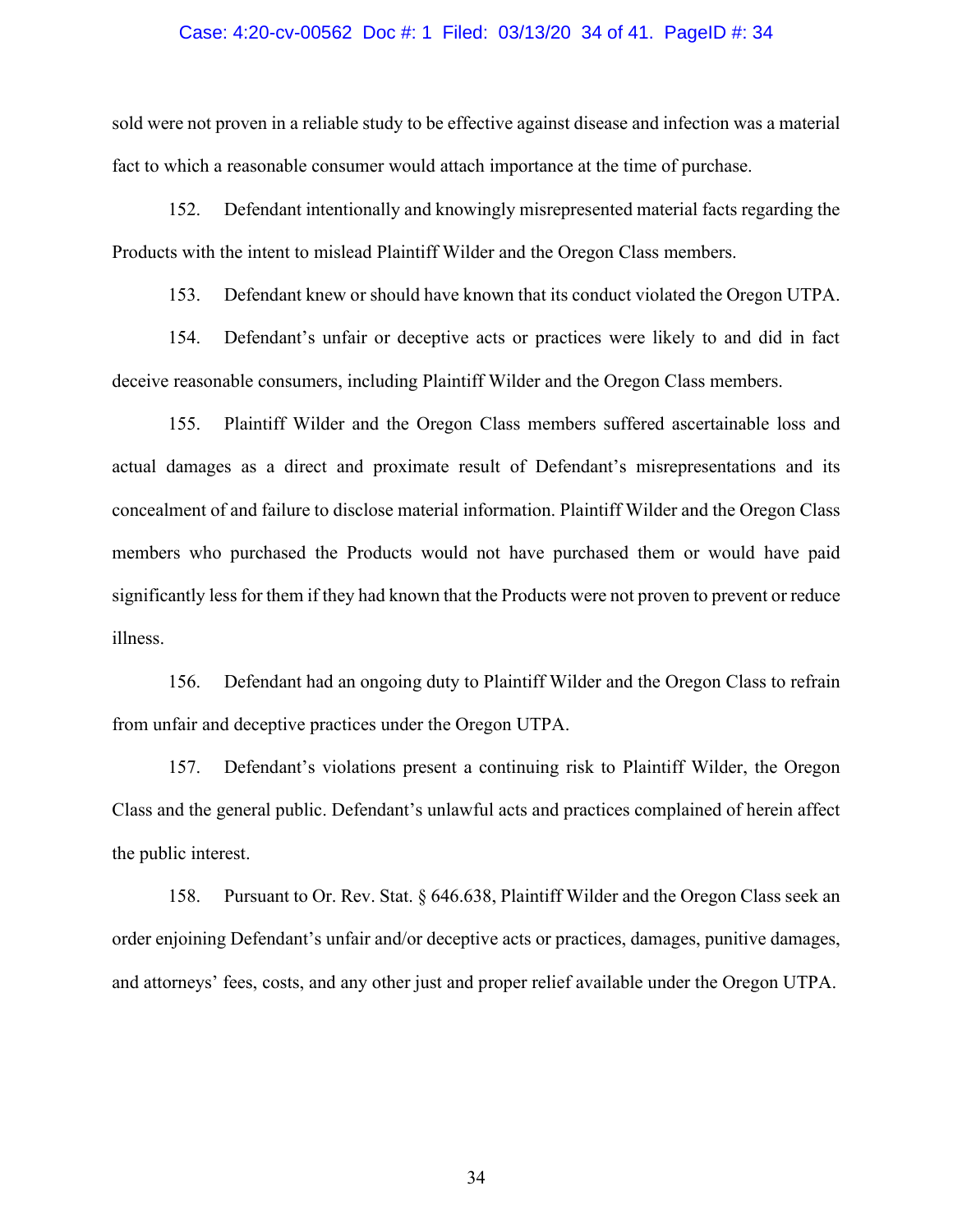# **Count X**

## **Breach of Express Warranty**

# **Or. Rev. Stat. § 72.1040(1)** *et seq.*

## **(On behalf of Plaintiff Wilder and the Oregon Class)**

159. Plaintiffs incorporate the foregoing paragraphs as if fully set forth herein.

160. Plaintiff Wilder brings this claim individually and on behalf of the Oregon Class.

161. Defendant is and was at all relevant times a "seller" under Or. Rev. Stat. § 72.1030(1)(d) and a "merchant" under Or. Rev. Stat. § 72.1040(1).

162. The Products are and were at all relevant times "goods" within the meaning of Or. Rev. Stat. §§ 72.1050(1).

163. In connection with the purchase of each of its Products, Defendant expressly warranted that the Products help prevent infection as well as diseases like the flu and the common cold, including by warranting that "Purell Advanced Hand Sanitizer kills 99.99% of illness causing germs."

164. Defendant's warranties regarding the Products' ability to prevent infection and diseases and to kill 99.99% of illness causing germs formed a basis of the bargain when Plaintiff Wilder and the Oregon Class purchased the Products.

165. Defendant breached its express warranties insofar as the Products are not in fact proven to prevent infection and diseases and to kill 99.99% of illness causing germs.

166. Defendant was provided with notice of its breach via the FDA Warning Letter and other consumer complaints filed against it, including the present Complaint and similar legal actions, and therefore has actual knowledge of its breaches of express warranty.

167. As a direct and proximate result of Defendant's breaches of express warranty, Plaintiff Wilder and the Oregon Class have been damaged in an amount to be proven at trial.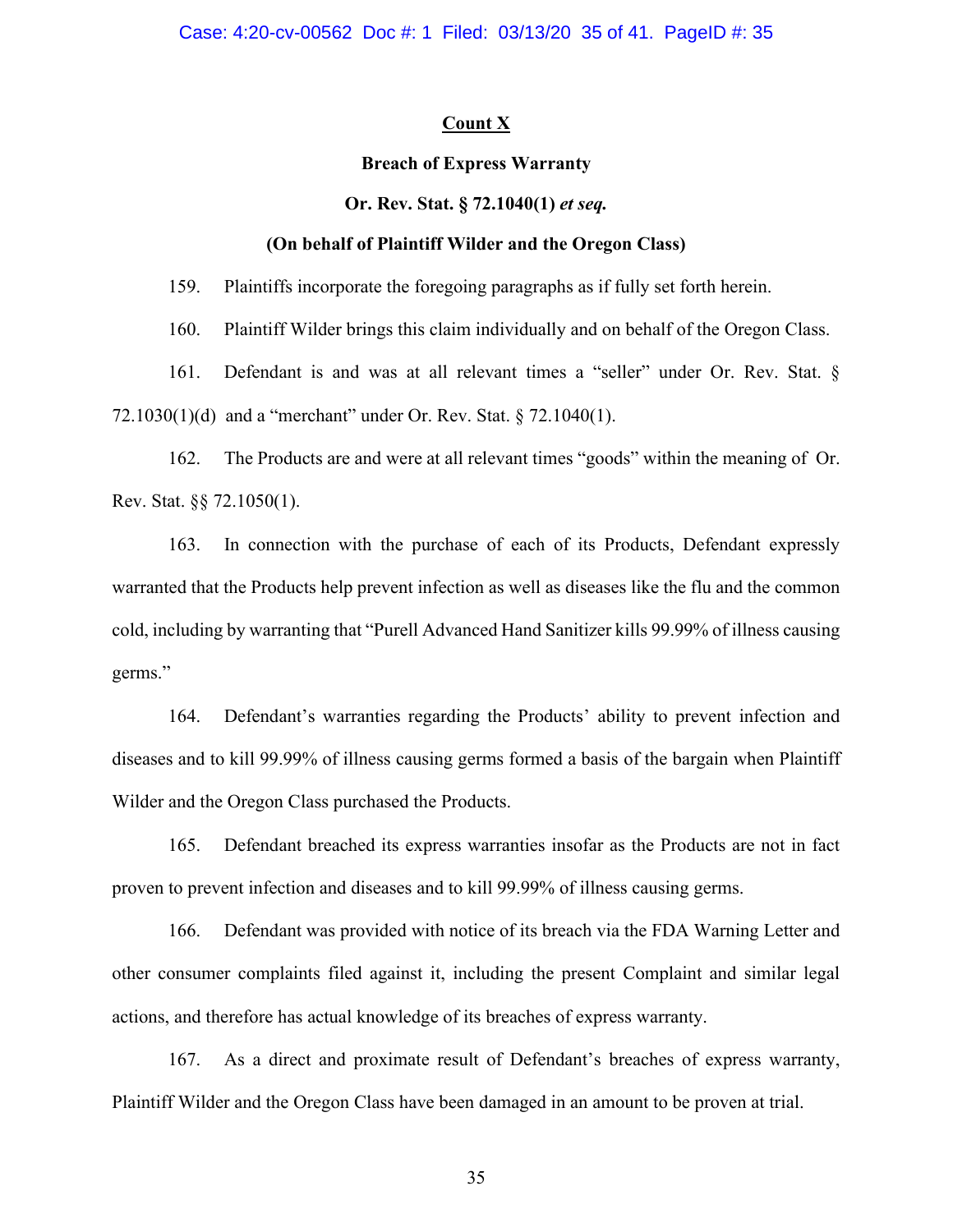# **Count XI**

# **Violation of the Ohio Consumer Sales Practices Act**

# **Ohio Revised Code § 1345.01**

# **(On behalf of Plaintiffs and the Nationwide Class)**

168. Plaintiffs incorporate the foregoing paragraphs as if fully set forth herein.

169. Plaintiffs bring this claim individually and on behalf of the Nationwide Class.

170. Defendant is a supplier within the definition of the Ohio Consumer Sales Practices Act, Ohio Revised Code § 1345.01, as it supplied and manufactured the Products that Plaintiff and members of the Class purchased.

171. Plaintiffs and the Nationwide Class are consumers as defined in Ohio Revised Code § 1345.01 who purchased the Products for personal, family or household use.

172. Plaintiffs and the Nationwide Class purchased the Products based on Defendant's false and misleading statements on the labels and/or other marketing materials, including that the Products prevent and/or reduce disease and illness when the Products do not in fact prevent disease/or reduce illness as represented. These were consumer transactions.

173. In the absence of such false and misleading statements, Plaintiffs and the Nationwide Class would not have purchased the Products at all or would not have purchased them at the price at which they were sold.

174. Defendant's false and misleading statements regarding the Products were material to a reasonable consumer and were designed to and did affect consumer decisions and conduct, including the decisions by Plaintiffs and the Nationwide Class to purchase the Products at the price they purchased them.

175. Defendant's false and misleading statements regarding the Products constitute unfair, deceptive and/or unconscionable acts or practices in connection with consumer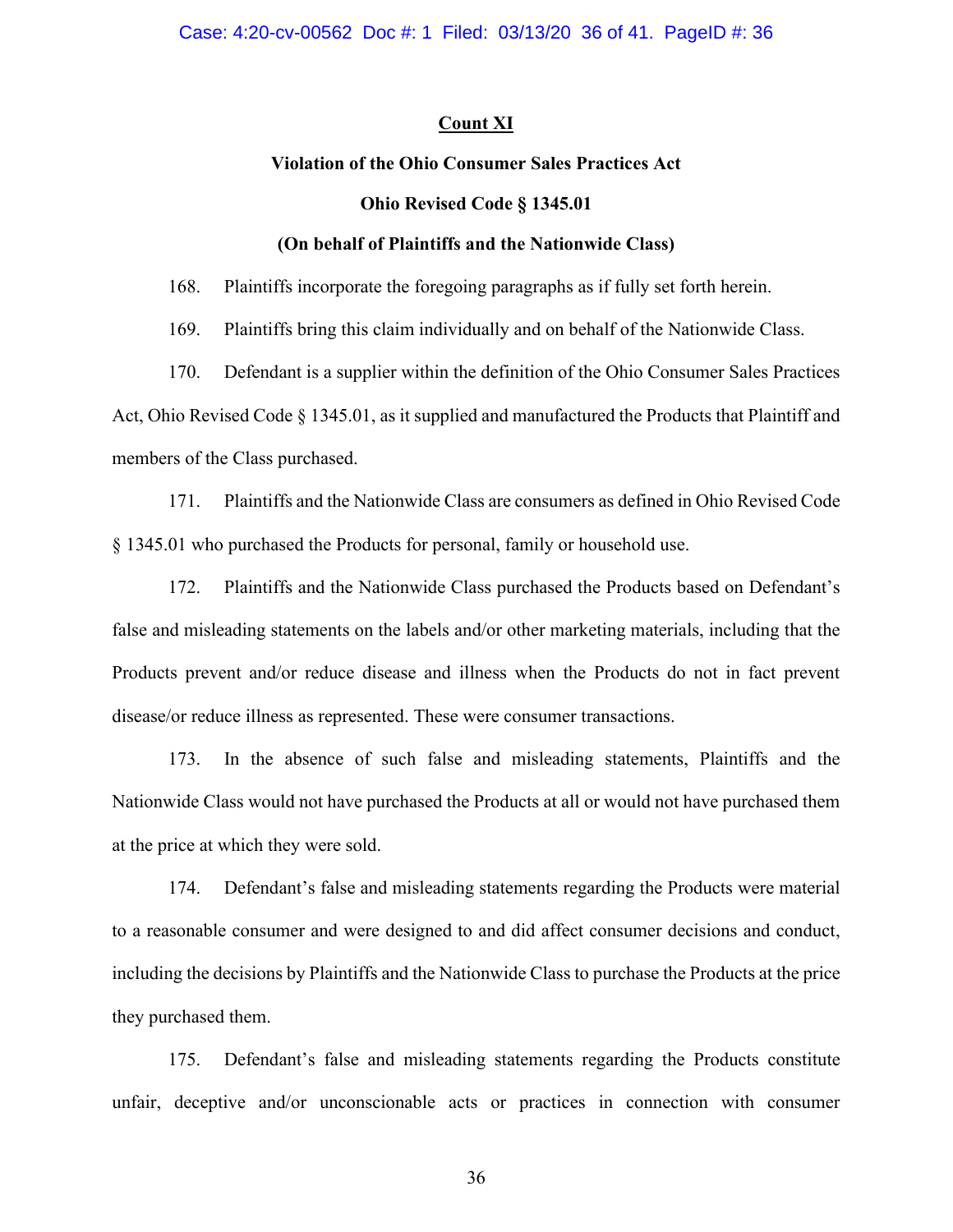#### Case: 4:20-cv-00562 Doc #: 1 Filed: 03/13/20 37 of 41. PageID #: 37

transactions, offend public policy as established by statute and/or are immoral, unethical, oppressive and unscrupulous.

176. Defendant's conduct substantially injured consumers, including Plaintiffs and the Nationwide Class, in each of the states in which the Products were sold. Defendant's conduct directly, foreseeably and proximately caused Plaintiffs and the Nationwide Class to suffer an ascertainable loss when they paid a premium for the Products beyond what they should have paid. As Defendant knows, Plaintiffs and Class members would not have paid the prices they paid for the Products absent Defendant's false and misleading representations about the Products' disease and illness prevention capabilities. These injuries are not outweighed by any countervailing benefits to consumers.

177. In light of Defendant's false and misleading statements regarding the Products, consumers such as Plaintiffs and the Nationwide Class could not have reasonably avoided the losses caused by such false and misleading statements.

178. As described herein, Defendant violated Ohio Revised Code § 1345.02 by:

- a) Committing unfair or deceptive acts or practices in connection with consumer transactions. *Id.* § 1345.02(A);
- b) Representing the Products have sponsorship, approval, performance characteristics, accessories, uses, or benefits that they do not have. *Id.* § 1345.02(B)(1);
- c) Representing the Products are of a particular standard, quality, grade, style, prescription, or model that they are not. *Id.* § 1345.02(B)(2); and
- d) Representing the Products have been supplied in accordance with previous representations when they have not. *Id.* 1345.02(B)(5).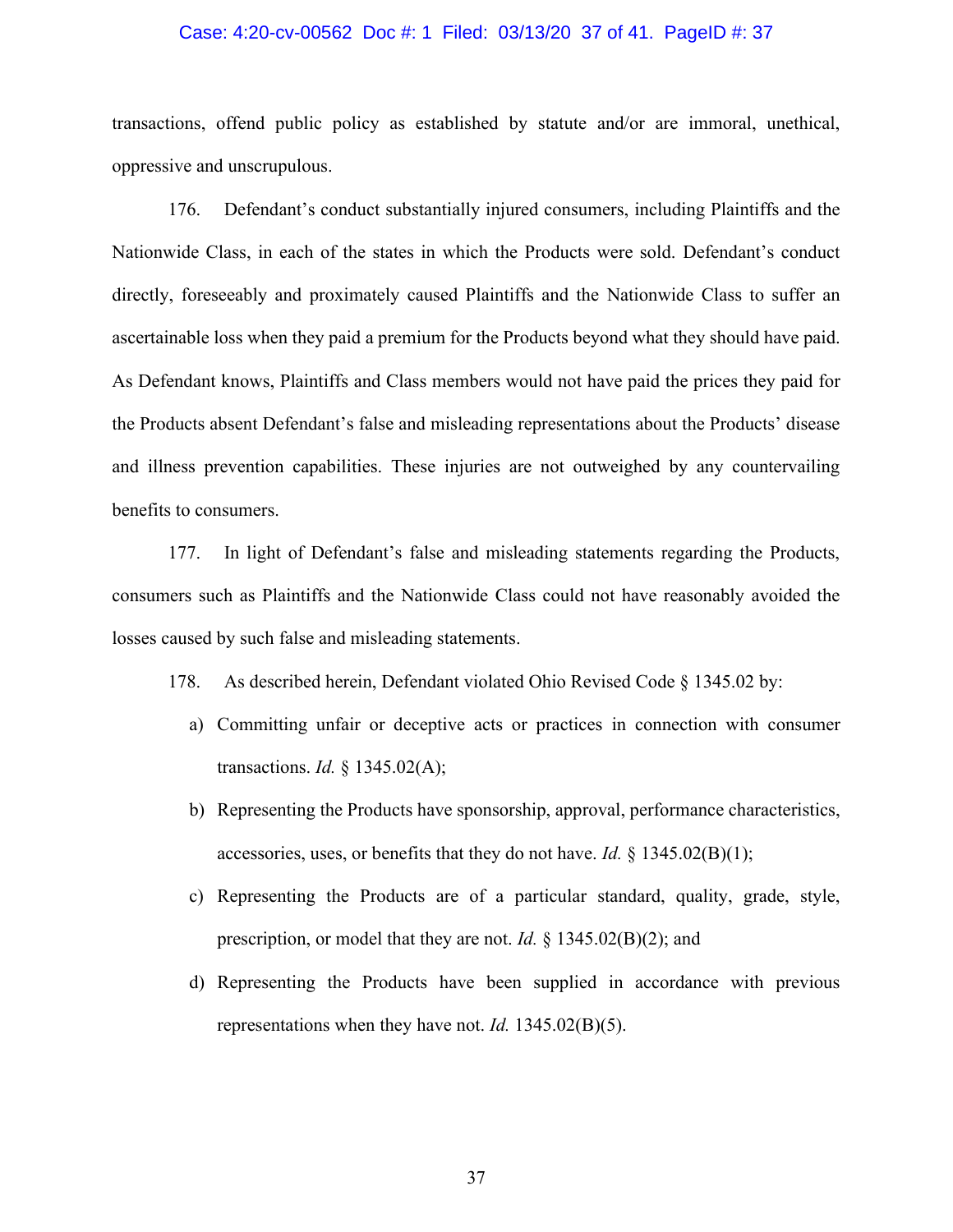# Case: 4:20-cv-00562 Doc #: 1 Filed: 03/13/20 38 of 41. PageID #: 38

179. As described herein, Defendant also violated Ohio Revised Code § 1345.03(A) by committing unconscionable acts or practices in connection with consumer transactions. In particular, Defendant:

- a) knew at the time the consumer transactions were entered into of the inability of the Plaintiffs and Nationwide Class to receive substantial benefits from the subject of the consumer transactions, *id.* § 1345.03(b)(3); and
- b) knowingly made misleading statements of opinion on which the Plaintiffs and Nationwide Class were likely to rely to their detriment, *id.* § 1345.03(b)(6).
- 180. As described herein, Defendant's false and misleading statements regarding the

Products also violated the following regulations:

a) Ohio Administrative Code 109:4-3-02(A)(1), which provides that:

It is a deceptive act or practice in connection with a consumer transaction for a supplier, in the sale or offering for sale of goods or services, to make any offer in written or printed advertising or promotional literature without stating clearly and conspicuously in close proximity to the words stating the offer any material exclusions, reservations, limitations, modifications, or conditions. Disclosure shall be easily legible to anyone reading the advertising or promotional literature and shall be sufficiently specific so as to leave no reasonable probability that the terms of the offer might be misunderstood.; and

b) Ohio Administrative Code 109:4-3-10(A), which provides that:

It shall be a deceptive act or practice in connection with a consumer transaction for a supplier to…

Make any representations, claims, or assertions of fact, whether orally or in writing, which would cause a reasonable consumer to believe such statements are true, unless, at the time such representations, claims, or assertions are made, the supplier possesses or relies upon a reasonable basis in fact such as factual, objective, quantifiable, clinical or scientific data or other competent and reliable evidence which substantiates such representations, claims, or assertions of fact….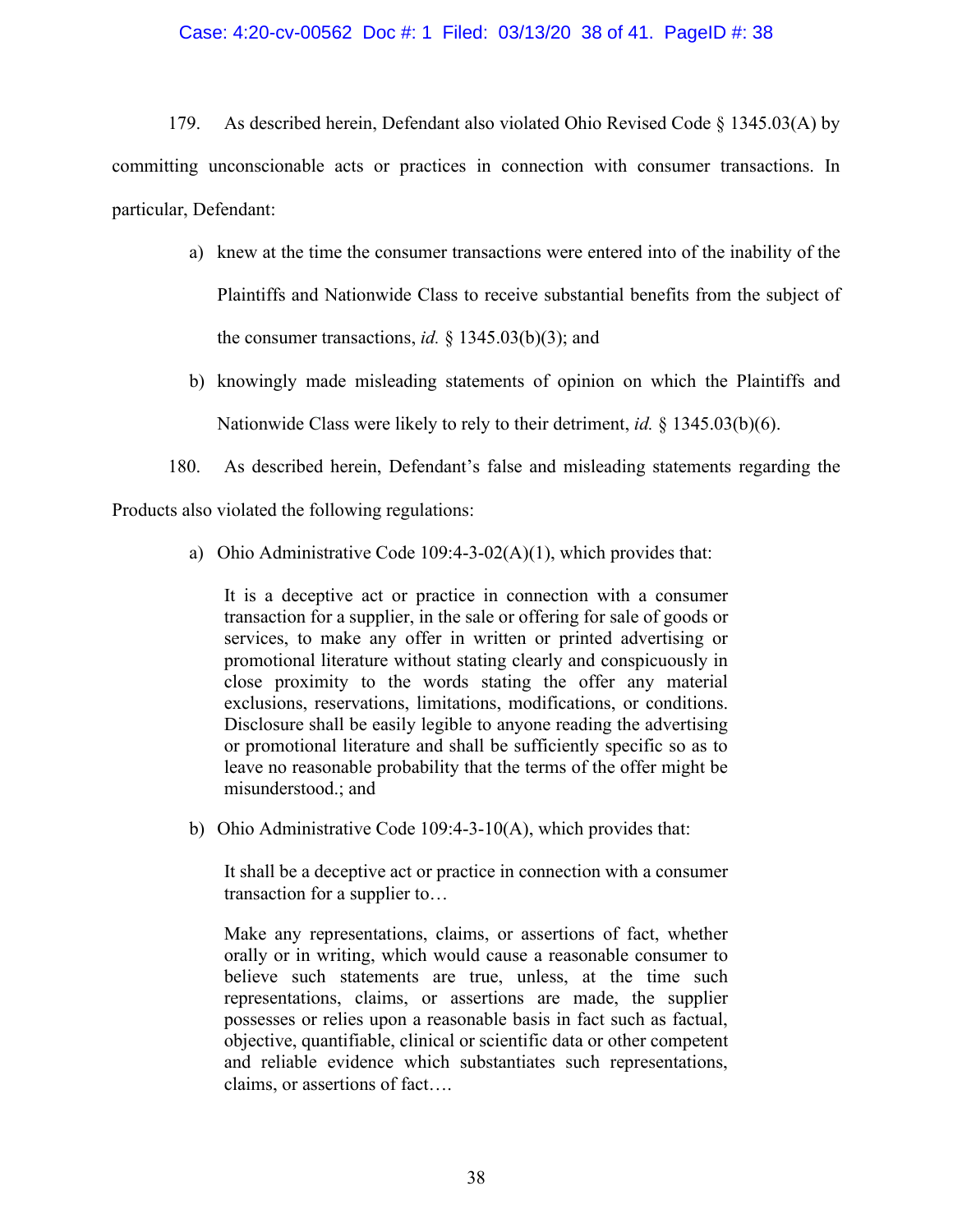#### Case: 4:20-cv-00562 Doc #: 1 Filed: 03/13/20 39 of 41. PageID #: 39

181. Defendant was on notice before the filing of this suit that its conduct in misleading consumers about the Products violated the Ohio Consumer Sales Practices Act, including without limitation through various cases in the Ohio Attorney General's Public Inspection File regarding companies making false or misleading health-related claims regarding their drug or other products.

182. Plaintiffs and the Nationwide Class are entitled to recover damages and/or other appropriate relief as a result of Defendant's misconduct described herein.

183. Plaintiffs and the Nationwide Class conferred a monetary benefit on Defendant by purchasing the Products, which benefit Defendant accepted and retained and as a result of which Defendant profited.

184. Plaintiffs and the Nationwide Class relied on the Defendant's false, misleading and inequitable labeling and advertisement of the Products described herein, yet Defendant failed to provide Plaintiffs and the Nationwide Class with the benefits advertised.

185. It would be unjust to permit Defendant to retain the benefits Plaintiff and the Nationwide Class conferred on it, such that Defendant should be compelled to disgorge into a common fund or constructive trust, for the benefit of Plaintiffs and the Nationwide Class, proceeds that it unjustly received from them. In the alternative, Defendant should be compelled to refund the amounts that Plaintiffs and the Nationwide Class overpaid.

### **Prayers for Relief**

WHEREFORE, Plaintiffs pray for relief in the form of an order as follows:

- (a) Certifying this action as a class action under Federal Rule of Civil Procedure 23, and appointing Plaintiffs as class representatives and their attorneys as class counsel;
- (b) Awarding actual damages and/or restitution to Plaintiffs and the Members of the Nationwide Class and the State Subclasses and/or awarding to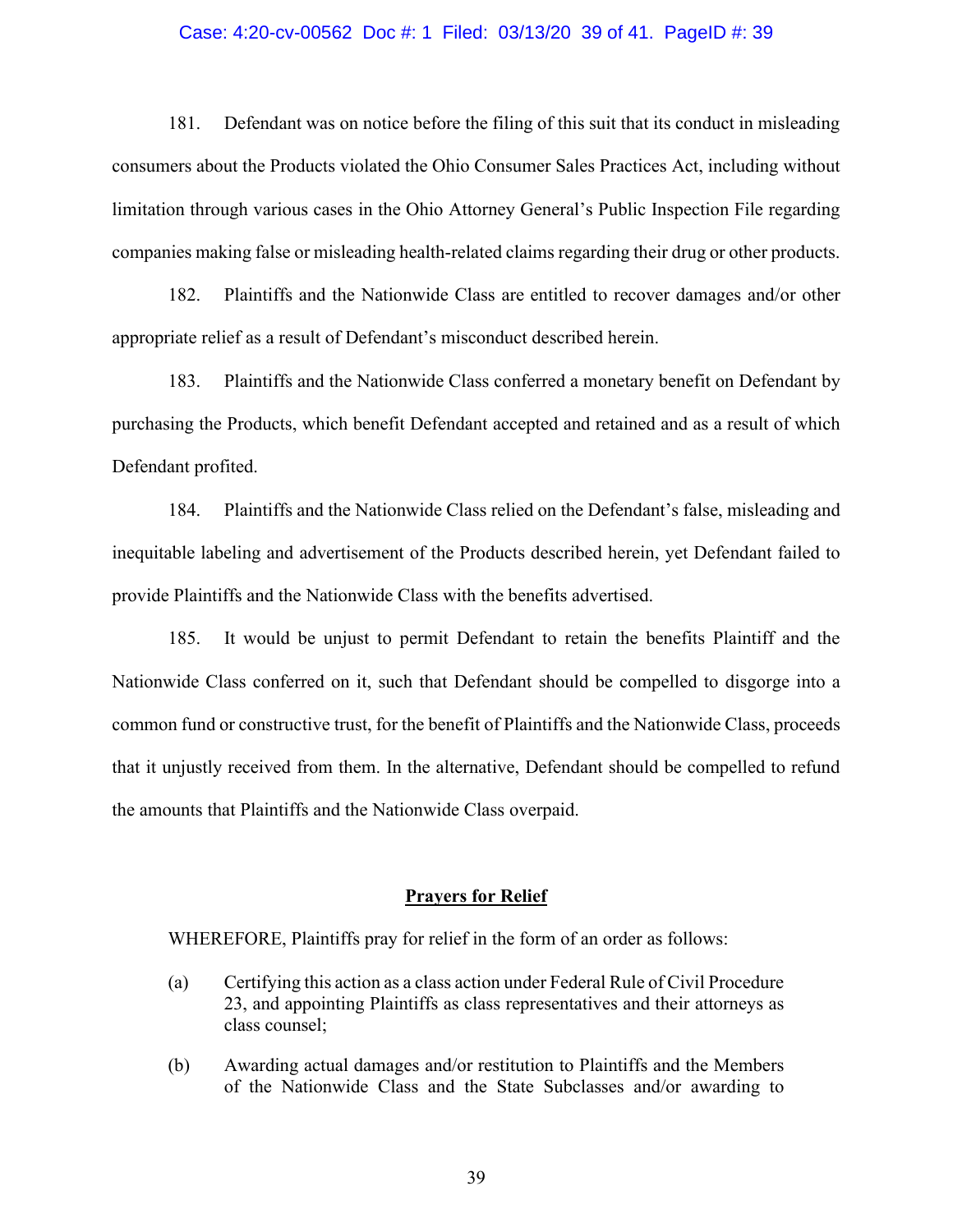Plaintiffs and the Classes the amounts by which Defendant was unjustly enriched as a result of its wrongful conduct;

- (c) Awarding double or treble damages pursuant to the applicable state statutes;
- (d) Enjoining Defendant from continuing to engage in the unlawful and deceptive conduct described herein;
- (e) Awarding attorneys' fees, expenses, and the costs of this suit, together with prejudgment and post-judgment interest at the maximum rate allowed by law; and
- (f) Awarding such other and further relief which the Court finds just and proper.

# **Jury Demand**

Plaintiffs demand a trial by jury on all claims so triable.

Dated: March 13, 2020 By their attorneys,

*/s/ Tim L. Collins*

Tim L. Collins (Ohio Bar No. 0033116) Ezio A. Listati (Ohio Bar No. 0046703) **Thrasher Dinsmore & Dolan** 1111 Superior Avenue, Suite 412 Cleveland, OH 44114 (216) 255-5431 – Telephone (216) 255-5450 – Facsimile tcollins@tddlaw.com

Edward F. Haber (Mass. BBO # 215620) Ian J. McLoughlin (Mass. BBO # 647203) **Shapiro Haber & Urmy LLP** Seaport East Two Seaport Lane, Floor 6 Boston, MA 02210 (617) 439-3939 – Telephone (617) 439-0134 – Facsimile ehaber@shulaw.com imcloughlin@shulaw.com